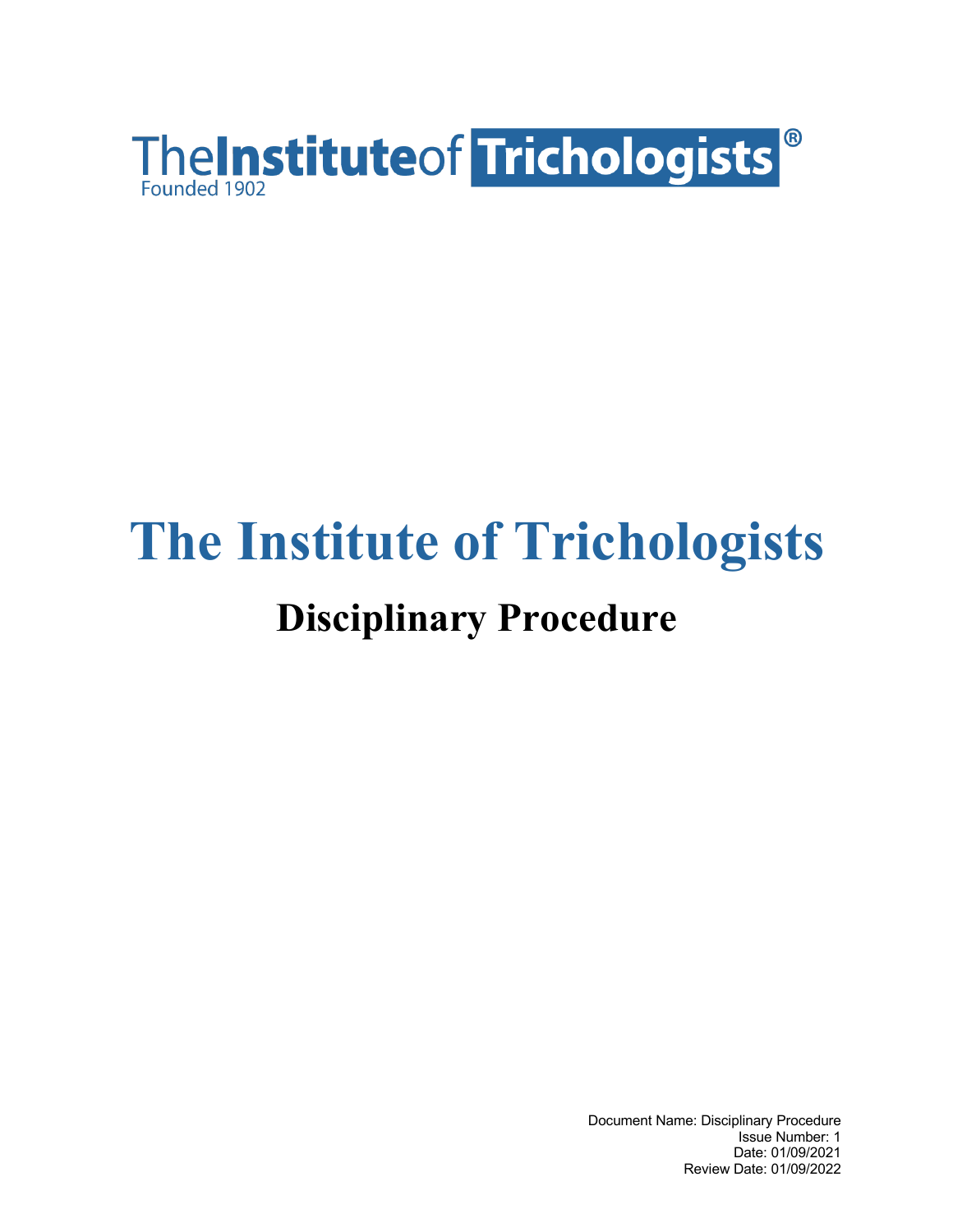# TheInstituteof Trichologists<sup>®</sup>

# **Table of Contents**

| 1.  |                                                                                           |  |  |  |  |
|-----|-------------------------------------------------------------------------------------------|--|--|--|--|
| 2.  |                                                                                           |  |  |  |  |
| 3.  |                                                                                           |  |  |  |  |
|     |                                                                                           |  |  |  |  |
|     |                                                                                           |  |  |  |  |
|     |                                                                                           |  |  |  |  |
|     |                                                                                           |  |  |  |  |
|     |                                                                                           |  |  |  |  |
| 4.  |                                                                                           |  |  |  |  |
|     |                                                                                           |  |  |  |  |
|     |                                                                                           |  |  |  |  |
| 5.  |                                                                                           |  |  |  |  |
|     |                                                                                           |  |  |  |  |
|     |                                                                                           |  |  |  |  |
|     |                                                                                           |  |  |  |  |
|     |                                                                                           |  |  |  |  |
| 6.  |                                                                                           |  |  |  |  |
| 7.  |                                                                                           |  |  |  |  |
|     |                                                                                           |  |  |  |  |
| 8.  |                                                                                           |  |  |  |  |
| 9.  |                                                                                           |  |  |  |  |
| 10. |                                                                                           |  |  |  |  |
| 11. | .10                                                                                       |  |  |  |  |
| 12. |                                                                                           |  |  |  |  |
|     | 12.1  Examples of Minor Misconduct may result in a formal written warning, and/or further |  |  |  |  |
| 11  |                                                                                           |  |  |  |  |
|     | 12                                                                                        |  |  |  |  |
|     |                                                                                           |  |  |  |  |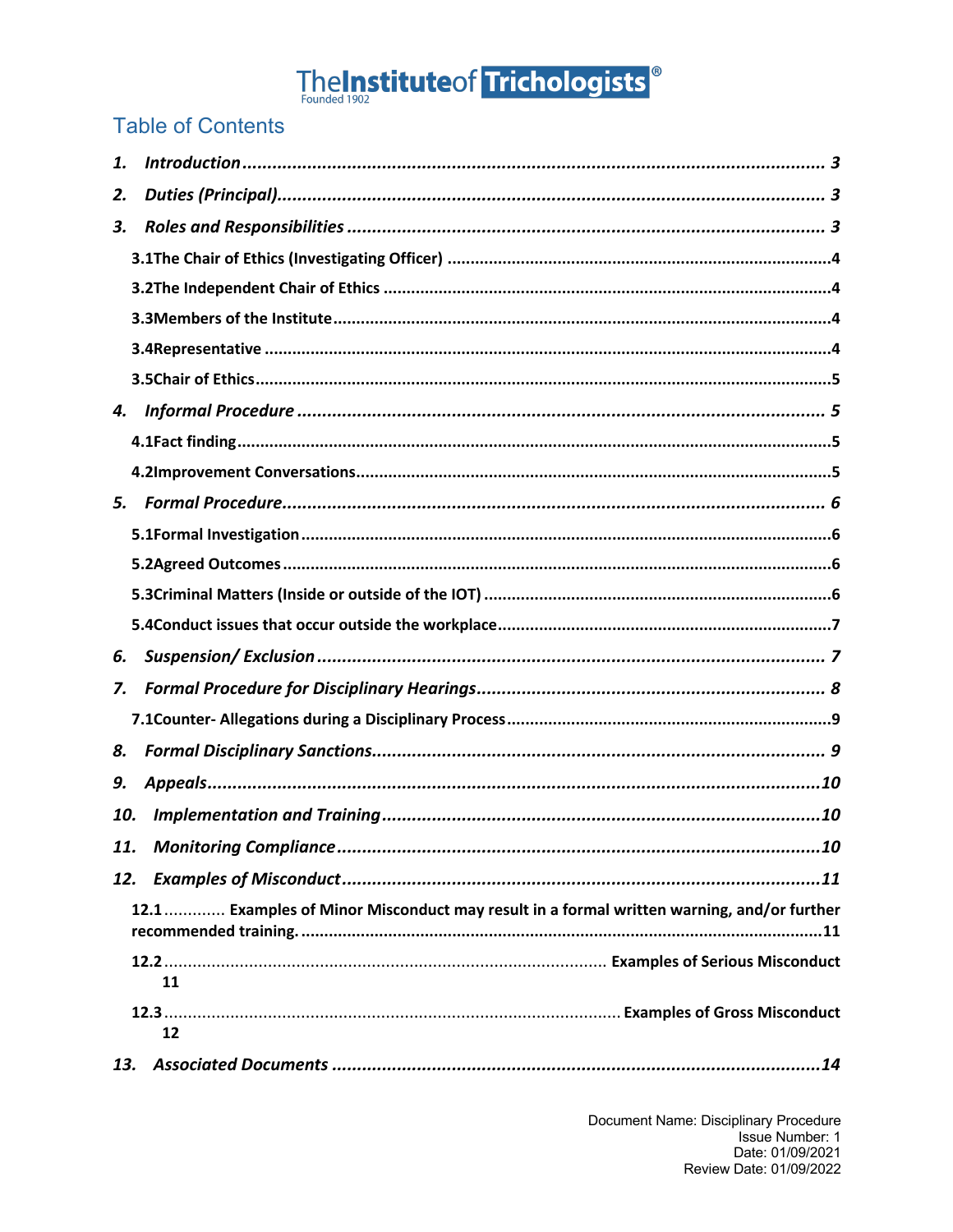# **1. Introduction**

The Institute of Trichologists (IOT) requires high standards of conduct from all of its members and is committed to giving Members the opportunity to improve and learn from mistakes where necessary. The IOT recognises the potential impact that disciplinary procedures can have on the health and wellbeing of members and will ensure that the correct support is put in place at an early stage.

This policy is intended to ensure that a fair, systematic and uniform approach is taken when conduct falls short of the required standard in accordance with our code of ethics policy. The ethics committee will always attempt to resolve minor matters of concern through an improvement conversation and by offering any other support required. If informal approaches do not remedy poor conduct or if misconduct is sufficiently serious, the formal stages of the disciplinary procedure will apply to ensure patient welfare and safety.

# **2. Duties (Principal)**

All members are required to make themselves aware of and adhere to the IOT's disciplinary rules and professional conduct standards, as outlined in the **Code of Professional Practice and Ethics**.

The Ethics Chair and the Ethics committee will ensure that all action taken in line with this policy and procedure is reasonable. Members will be given the opportunity to know the reasons and the nature of evidence for any potential disciplinary action. Members will be given the opportunity to be represented at all formal stages of the procedure. Members will have the opportunity to respond fully to allegations before disciplinary action is taken. The Chair of Ethics will ensure that the main points of a formal meeting are summarised in an outcome letter. Members have the right to appeal against any formal disciplinary action. With the exception of offences, which constitute gross misconduct, members will not normally have their membership withdrawn for a first offence.

If a member is charged or convicted for a criminal offence, whether committed on or whilst practising, the IOT will consider whether the offence renders the individual/s unsuitable for continued membership and may withdraw the member following a full investigation and properly constituted disciplinary hearing.

The IOT reserves the right to take action independently of any legal proceedings. Dismissal due to professional misconduct will be reported on the IOT website.

# **3. Roles and Responsibilities**

It is a fundamental responsibility of the Ethics Committee to take appropriate action to address conduct issues using the IOT Disciplinary Policy and Code of Professional Standards. This will be taken following a thorough investigation and consideration of the facts and any mitigating circumstances presented by the member and Ethics Committee. The Chair of Ethics should always attempt to resolve matters immediately and informally in the first instance, reserving formal action for serious cases and/or where an informal approach has been tried and failed.

- Support members subject to disciplinary proceedings to ensure that the appropriate support is put in place.
- Adopt a person-centred approach to managing the member.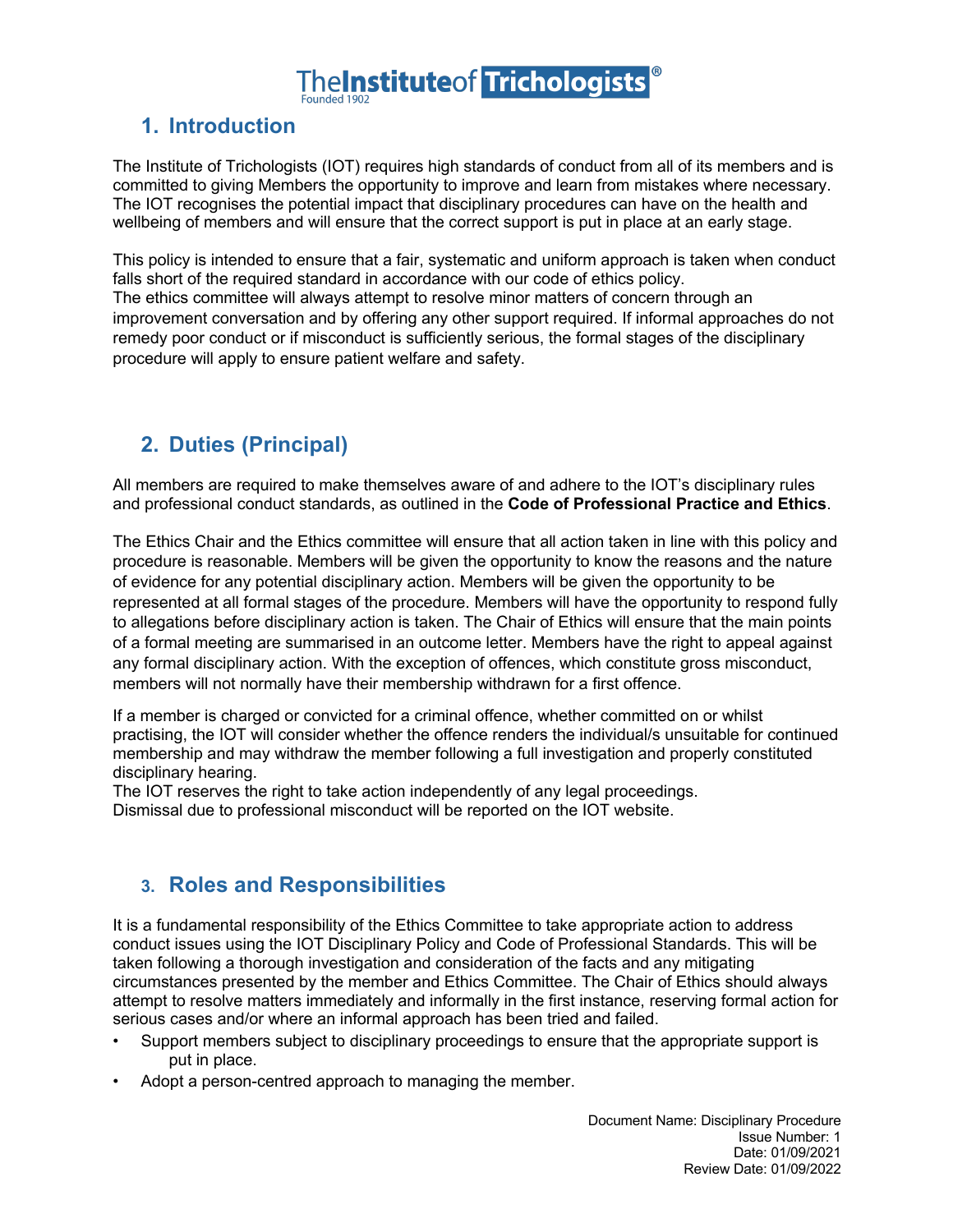- Consult with the relevant independent professionals before taking formal action, including suspension.
- Allow accredited representatives to attend formal meetings and disciplinary hearings.
- The Chair of Ethics is where there is a possible conflict of interest, for instance, the members have worked together in the same practice then another member of the Ethics Committee will commission the investigation.

### **3.1 The Chair of Ethics (Investigating Officer)**

The Chair of Ethics is responsible for undertaking the fact-finding as appointed by the IOT Board of Directors. S/he will be an experienced member holding the title of MIT or FIT.

- The Chair of Ethics will determine witnesses to interview as part of the investigation and collate the relevant evidence.
- It is incumbent upon the Chair of Ethics to write up the report and findings and submit to the .
- Should the matter be referred to a disciplinary hearing, the Chair of Ethics will present the findings.
- The Chair of Ethics should not make recommendations regarding a potential sanction but confine themselves to establishing the facts.
- The Chair of Ethics must declare any conflicts of interest.
- •

### **3.2 The Independent Chair of Ethics**

- Ensuring the pre-investigation checklist to examine and record consideration of other options, such as informal resolution is completed.
- Review the investigation report received from the Chair of Ethics and decide whether or not the case should be considered at a formal disciplinary hearing.
- Chair the disciplinary hearing and consider the case in accordance with this procedure and ensure that any decision taken is fair and reasonable.
- The parties must declare any conflicts of interest.

### **3.3 Members of the Institute**

- All members have a responsibility to ensure they abide by the IOT's Code of Professional Practice and Ethics at all times.
- A member must be available to provide statements/evidence in a timely manner and nominate witnesses if appropriate.
- To attend the disciplinary hearing, provide answers to questions and arrange a representative or companion.

### **3.4 Representative**

To accompany the member at the disciplinary hearing when required.

- May respond to any views expressed at the disciplinary hearing.
- May confer with the member
- May question witnesses if required.
- Cannot answer questions on the member's behalf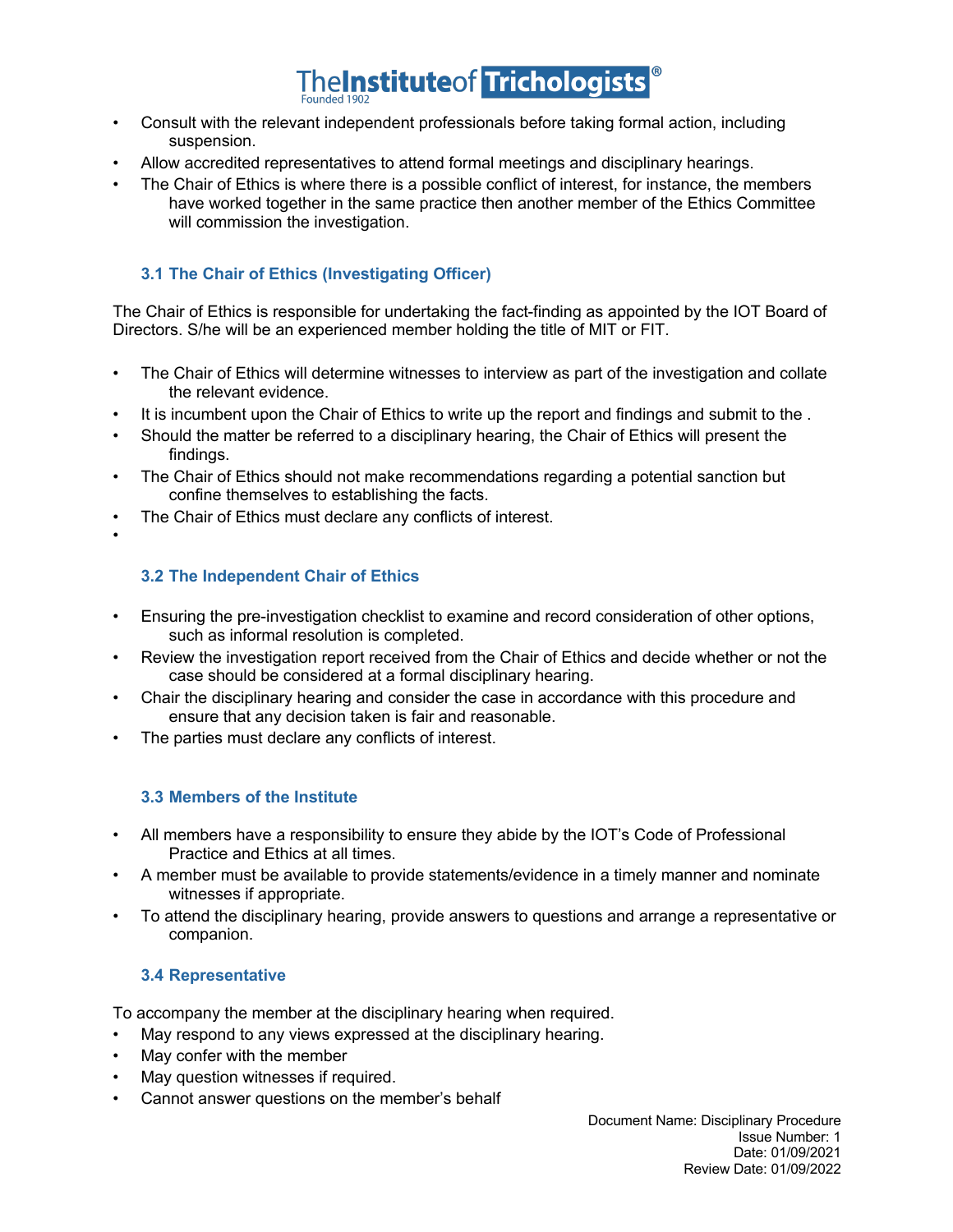- May address the hearing in accordance with the wishes of the member.
- Cannot prevent the Chair of Ethics from presenting the case.

### **3.5 Chair of Ethics**

The Chair of Ethics is responsible for agreeing a communication plan with a member whose membership is suspended or subject to a formal investigation. The communication plan ensures that the member is contacted on a regular basis to keep them updated on the progress of any investigation and to check on their health and wellbeing.

### **4. Informal Procedure**

### **4.1 Fact finding**

The Chair of Ethics will carry out a fact-finding exercise to review the whole event and make a decision regarding the next steps. The fact-finding exercise will aim to establish dates and time of the incident, individuals involved in the event. The Chair of Ethics will also gather any other relevant information such as the patient's consultation notes and medical reports etc. A fact-finding exercise is not part of a formal process and should start with a conversation with the individuals involved in the event. Statements should be obtained including witnesses if appropriate. The information and any mitigation or contributing factor should be carefully considered before deciding on next steps.

#### **4.2 Improvement Conversations**

In cases where minor misconduct is established for the first time, the Chair of Ethics will discuss with the member in private to discuss the unsatisfactory conduct at the earliest opportunity. The Chair of Ethics will hear any reasons or mitigation put forward, and will advise the member of the expected standards of conduct and, where appropriate, assistance will be offered to help the member achieve those standards and the timescale for them to be met. If necessary, further training, counselling, coaching, mentoring, supervised practice and mediation will be agreed with the member, which will be followed up by the Chair of Ethics, or a member of the Ethics Committee.

The member will also be informed that if there is a repeated act of minor misconduct, further action will be considered i.e. formal disciplinary procedure being invoked.

The details of the Improvement Conversation will be confirmed to the member in writing who will be entitled to register their response. A copy of the details of the Improvement Conversation will be placed on file.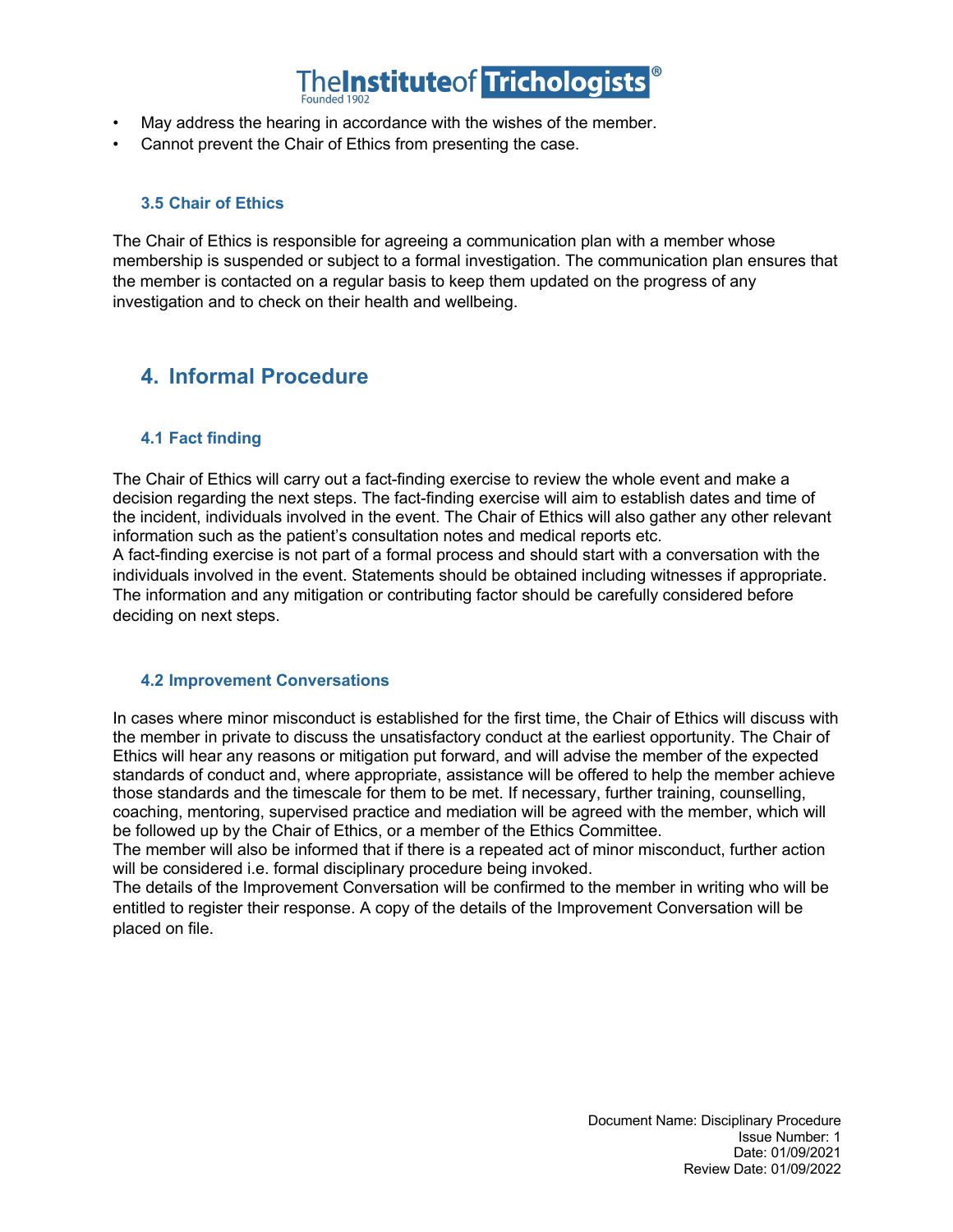

### **5. Formal Procedure**

### **5.1 Formal Investigation**

A fact-finding exercise will be carried out before formal disciplinary action is taken. Please refer to section 11.0 of the Complaints procedure for further guidance.

The Chair of Ethics will complete the pre-investigation checklist to examine and record consideration of other options, such as informal resolution.

The member has the right to be accompanied by a representative such as a solicitor. In the case of legal representation the committee must be notified in an advance of the meeting. In addition, a disabled staff member may as an also be accompanied by a suitably qualified individual such as a support worker or someone with knowledge of the disability and its effects who can advocate on their behalf.

Investigations should be completed as quickly as possible and not delayed without good reason. If Chair of Ethics is unable to obtain relevant information in a reasonable timeframe, consideration may be given to concluding an investigation based on the information available. The Chair of Ethics must be mindful of the need for a fair and balanced investigation and give the member every reasonable opportunity to give their explanation and views. The Chair of Ethics should keep the member informed of the progress of an investigation on a regular basis.

Investigations by the Police or other agencies are in addition to and separate from investigations under this Procedure. The IOT will only delay proceeding with or concluding disciplinary investigations because of other investigations if proceeding would jeopardise or hinder the outcome of the other investigation. The decision to proceed should be made following consultation with other agencies, but will always be made in the best interests of patients.

### **5.2 Agreed Outcomes**

Where the member has admitted and accepted the allegations against them, the Chair of Ethics in consultation with the Ethics Committee members will consider whether it is appropriate to conclude the matter without the need for a formal investigation and disciplinary hearing by agreeing an outcome with the member. It is open to either party, without prejudice, to suggest an agreed outcome at any stage of the disciplinary process.

This approach is only considered where the alleged conduct is likely to result in a formal warning and therefore, it excludes cases where the potential outcome is summary dismissal or dismissal with notice. If the member consents to an agreed outcome then the agreed outcome will be confirmed in writing within 7 days by the Chair of Ethics.

Any disciplinary sanction issued in this way has the same status as one issued after a disciplinary hearing. There is no right of appeal or of grievance against this decision once it has been agreed by the Ethics Committee.

### **5.3 Criminal Matters (Inside or outside of the IOT)**

In cases where criminal activity is suspected for example theft, assault, etc. consideration needs to be given to informing the Police, Security Team, Counter Fraud Service or Health and Safety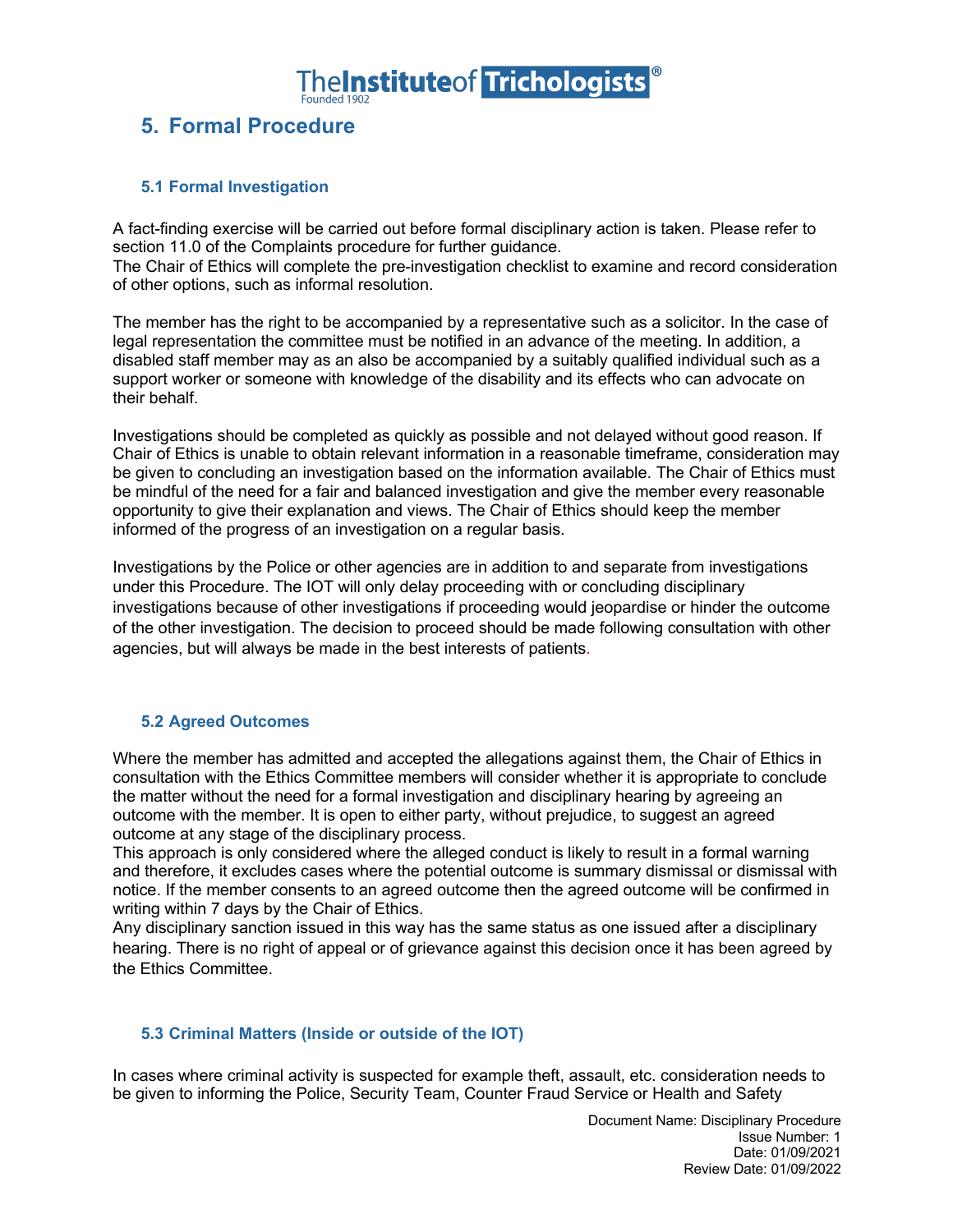Executive in the first instance as well as seeking legal advice in order that a proper investigation can be conducted.

Where a member is arrested, subjected to a criminal investigation, is charged, or has received a caution / sentence for a criminal offence inside or outside of work, it is the member's responsibility to inform the IOT of the circumstances. Failure to do so could result in a disciplinary action up to and including dismissal.

Where the misconduct is the subject of a criminal investigation or legal process internally or externally, the IOT has the discretion to proceed with its own internal investigation and disciplinary in accordance with this procedure, without awaiting the outcome of any criminal investigation or prosecution. However, consent should be sought from the investigating team/Police in order not to prejudice any criminal investigation/prosecution.

A criminal offence outside of clinical practice will not automatically be regarded as a reason for disciplinary action or dismissal. The main consideration will be whether the conviction has clear implications for the member's performance in relation to a patient's welfare and/ or damage to the reputation of the IOT.

If this is the case, disciplinary action up to and including dismissal may be taken.

If it is decided that the offence could affect the performance of the individual or bring the IOT into disrepute, then a formal investigation may need to commence.

Where matters of a potentially criminal nature emerge in the course of an investigation then reference may need to be made to the Police, Security Team, Counter Fraud or Health and Safety Executives as appropriate and legal advice should be sought through the IOT solicitor.

Where someone is unable to work in clinical practice due to being detained by the authorities, the IOT may continue with the process in the member's absence. If an is unable to attend meetings and /or hearings, then they may send a representative on their behalf and or provide a written statement.

### **5.4 Conduct issues that occur outside the workplace**

There may be occasions where misconduct occurs outside of clinical practice, for instance on social occasions, in public places, in the home and / or on social media etc. In these cases, if the misconduct affects or could affect colleagues, patients, the reputation of the IOT then this policy and the potential sanctions within will apply.

# **6. Suspension/ Exclusion**

Exclusion from the membership is a last resort and should only be considered in cases of alleged serious misconduct where there is

EITHER a need to protect patients, colleagues or the business interests of the IOT pending a full investigation of allegations of gross misconduct AND there is no workable alternative to suspension.

Suspension will be for the minimum time necessary and will only be used after alternative ways of managing risk have been considered. All suspensions will be reviewed within an agreed time frame.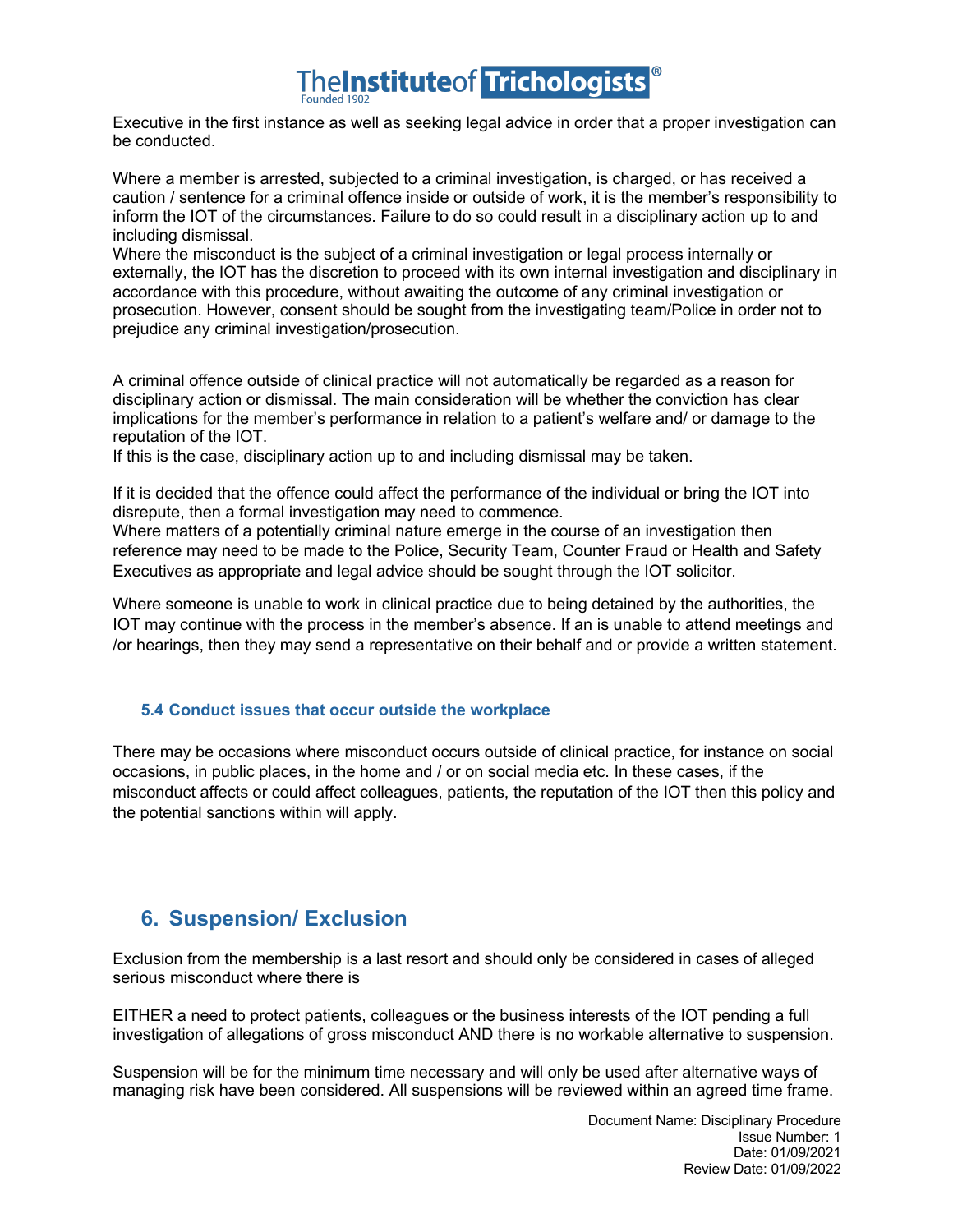Suspension is a neutral act and is not a form of disciplinary action, but breaches of any conditions attached to suspension may lead to disciplinary action.

During the suspension period, the member will not be entitled to enter any IOT premises other than at the request of the Chair of Ethics to attend a meeting.

The Chair of Ethics must write to the member following suspension to state the allegation(s), reasons for suspension, confirmation of who commissioned the investigation. The name of the Chair of Ethics that will contact the individual and include the terms of reference for the investigation. The Chair of Ethics should maintain regular contact with the member as a supportive measure for the duration of the suspension. The method and regularity of this contact should be the most appropriate for each individual and should always be a support to the member. It is recommended that contact is made if possible on a fortnightly basis.

If a decision is reached at any point that the suspension should be lifted and the member allowed to return to work, then this should be confirmed in writing to the member as soon as possible, noting any specific arrangements in relation to the return to clinical practice.

A discussion should take place between the Chair of Ethics and the Member to discuss their return to clinical practice, before the letter is sent.

# **7. Formal Procedure for Disciplinary Hearings**

At all formal stages of the Disciplinary Procedure, once the matter has been investigated and it has been established that there is a case to answer, a disciplinary hearing will be arranged with minimum delay.

Reasonable notice (normally 7 calendar days) must be given of the arrangements for the hearing, including who will be present at the hearing. The Independent Chair of the disciplinary hearing will provide the member in advance with written details of the allegation(s) and any supporting documentation that will be referred to at the hearing. The member must take all reasonable steps to attend the hearing, but if this is not possible, they may submit a written statement or ask a representative to attend on their behalf. If the member has an exceptionally strong reason that prevents them from attending the disciplinary hearing, then they should ask (in email or writing) the Independent Chair of the disciplinary hearing if they would be prepared to reschedule the hearing. However, the decision on when the hearing should be held rests with solely the Chair. If a member fails to attend a scheduled hearing without prior notification, a decision may be taken for the hearing to proceed in the member's absence.

The member has the right to be accompanied by an accredited representative. A disabled member may also be accompanied by a suitably qualified individual, such as a support worker or someone with knowledge of the disability and its effects who can advocate on their behalf.

The representative's role can include addressing the hearing on the member's behalf, putting forward the member's case and summing up, responding on behalf of the member to any views expressed at the meeting and to confer with the member. Representatives cannot answer questions on the member's behalf.

Cases that may result in dismissal will be heard by the Independent Chair of Ethics and supported by additional panel members who are not members of the IOT.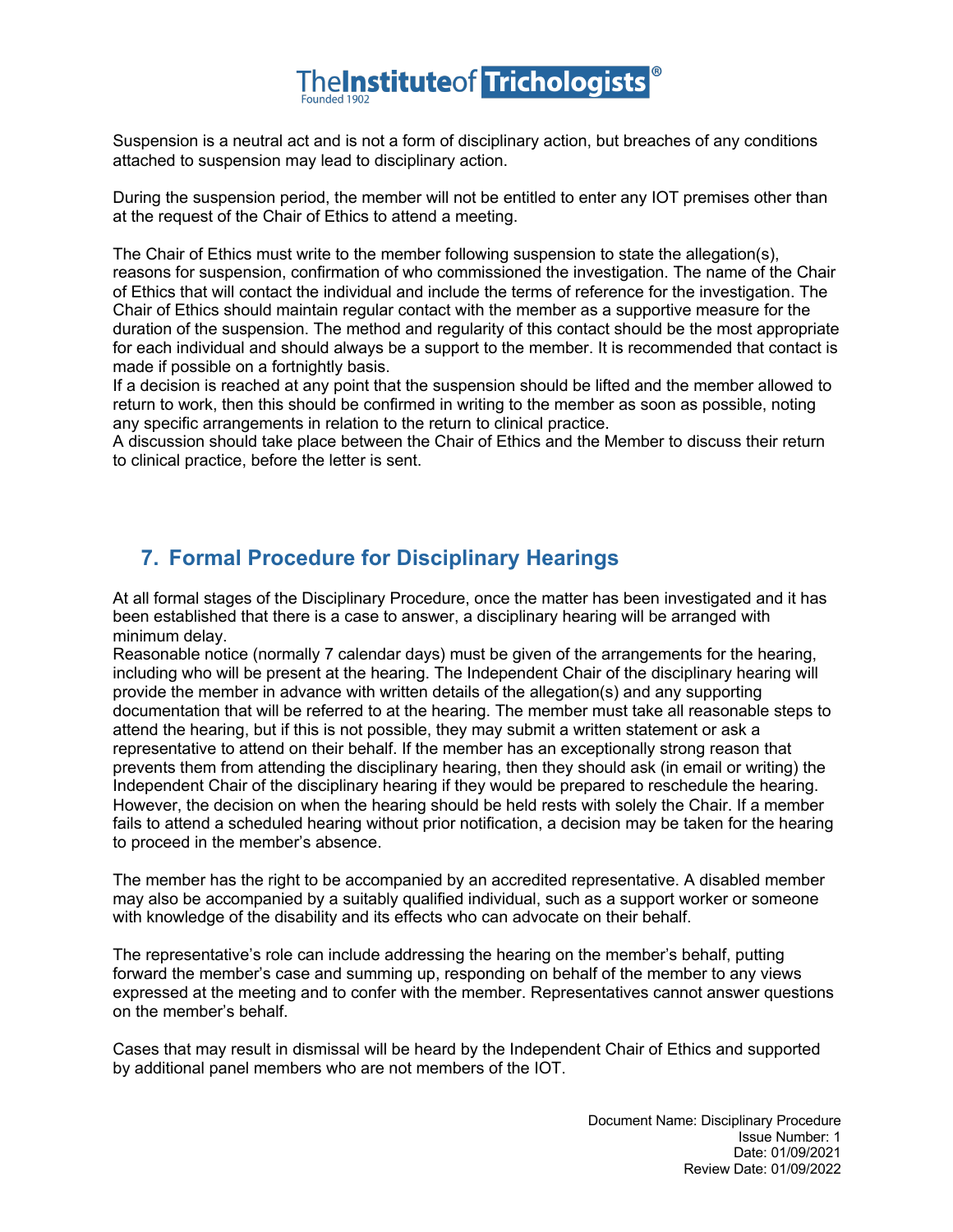The panel members will have no previous involvement in the case or any conflict of interest that could influence decision-making and will be diverse in representation.

Panels must be diverse in representation and cater for factors such as BAME status, disability status. Panel members will be selected to achieve this, and where appropriate additional panel members will be recruited from relevant professional bodies. ( Appendix lists independent advisors / committee of the IOT)

At the meeting, the Chair of Ethics will state the nature of the allegations and outline the case by going through the available evidence. The member will be given full opportunity to respond to the allegations. Whilst the member has to respond directly to any questions, the member's representative has the right to outline the member's case and ask questions on the member's behalf. In considering the sanction, the Chair of Ethics will take account of the member's previous record and other relevant factors.

The outcome of the hearing will be confirmed in writing within 7 calendar days. If disciplinary action is to be taken the letter will include details of the complaint, the improvement required (if appropriate), the timescale for this to be achieved and the right to appeal. It will also state that further disciplinary action may be taken if there are any further allegations of misconduct. If the member is professionally registered elsewhere e.g. Legal Expert Witness, the Chair of the Hearing will consider if the situation is such that a referral to the member's professional body is required. If they agree that a referral is to be made, the member should be advised of this.

### **7.1 Counter- Allegations during a Disciplinary Process**

If a member makes a counter-allegation that is relevant to a disciplinary proceeding, these allegations may be considered as part of the disciplinary process and not separately under another procedure. If appropriate, it may be necessary to consider the counter allegations as part of mitigation submissions during the disciplinary hearing.

# **8. Formal Disciplinary Sanctions**

The severity of the breach of conduct will determine the level of disciplinary action to be taken and Formal Disciplinary Sanctions may accordingly be entered at any stage.

It is noted that any previous formal disciplinary warnings can be considered as part of the member's overall disciplinary record and any that are "live" at the time of the offence may be taken into consideration when considering the level of sanction required.

### **Stage 1** – Formal First Written Warning

If the member fails to meet the required standards following informal action or if the offence is sufficiently serious to warrant moving straight to the formal stages, a **Formal First Written Warning**  may be given. Formal First Written Warnings are confirmed in writing and apply for a period of six months after which time they lapse.

**Stage 2** – Formal Final Written Warning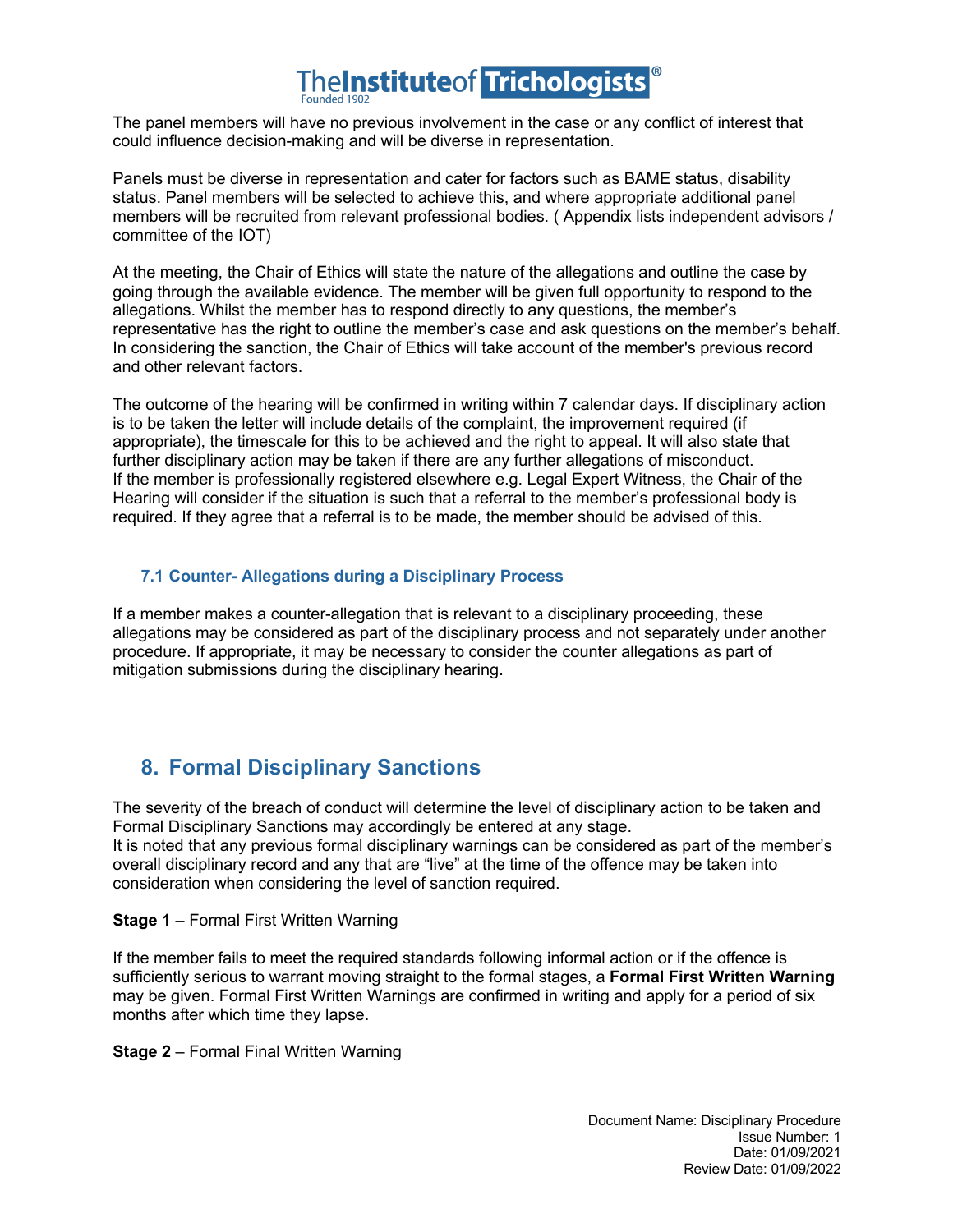If the failure to meet required standards continues or if the offence is one of sufficiently serious (but not gross) misconduct, a **Formal Final Written Warning** may be given. Formal Final Written Warnings are confirmed in writing and apply for a period of twelve months after which time they lapse.

*Note: In exceptional circumstances, the duration of a Formal Final Written Warnings may be for longer e.g. 24 months where the Warning is an alternative to dismissal.*

#### **Stage 3 -** Membership withdrawal

If the conduct or performance remains unsatisfactory or if the offence constitutes gross misconduct, removal from the membership will normally result. The Chair of the disciplinary hearing has the authority to dismiss.

### **9. Appeals**

Members have the right to appeal against formal disciplinary action to the Appeals committee not previously involved in the initial disciplinary decision. Appeals will be heard under the Appeals Procedure.

Appeals will be heard by three suitably experienced and trained senior practitioners who had not had any previous involvement in the hearing or any conflict of interest that could influence their decision making. The Chair of the Appeal hearing will be from an independent professional body or HR professional with experience of dealing complaints and disciplinary hearings. The panel will be diverse in representation.

The appeal must be lodged in writing/email to the Chair of the disciplinary hearing within 14 days of the date of the letter confirming the outcome of the disciplinary formal action, stating the grounds on which they are appealing.

# **10. Implementation and Training**

The IOT board of directors will ensure that members of the Ethics Committee, Independent Advisory Committee and Independent Ethics Committee with responsibility for sitting on disciplinary hearing are appropriately trained. The IOT makes the following training provisions:

- The Ethics Committee team are made aware of the disciplinary procedure and rules.
- Training in the management of misconduct and the application of this procedure for new and existing Ethics Committee team, with a particular focus on the need for informal resolution where appropriate.
- Training on Equality and Diversity and its relevance to disciplinary matters.

### **11. Monitoring Compliance**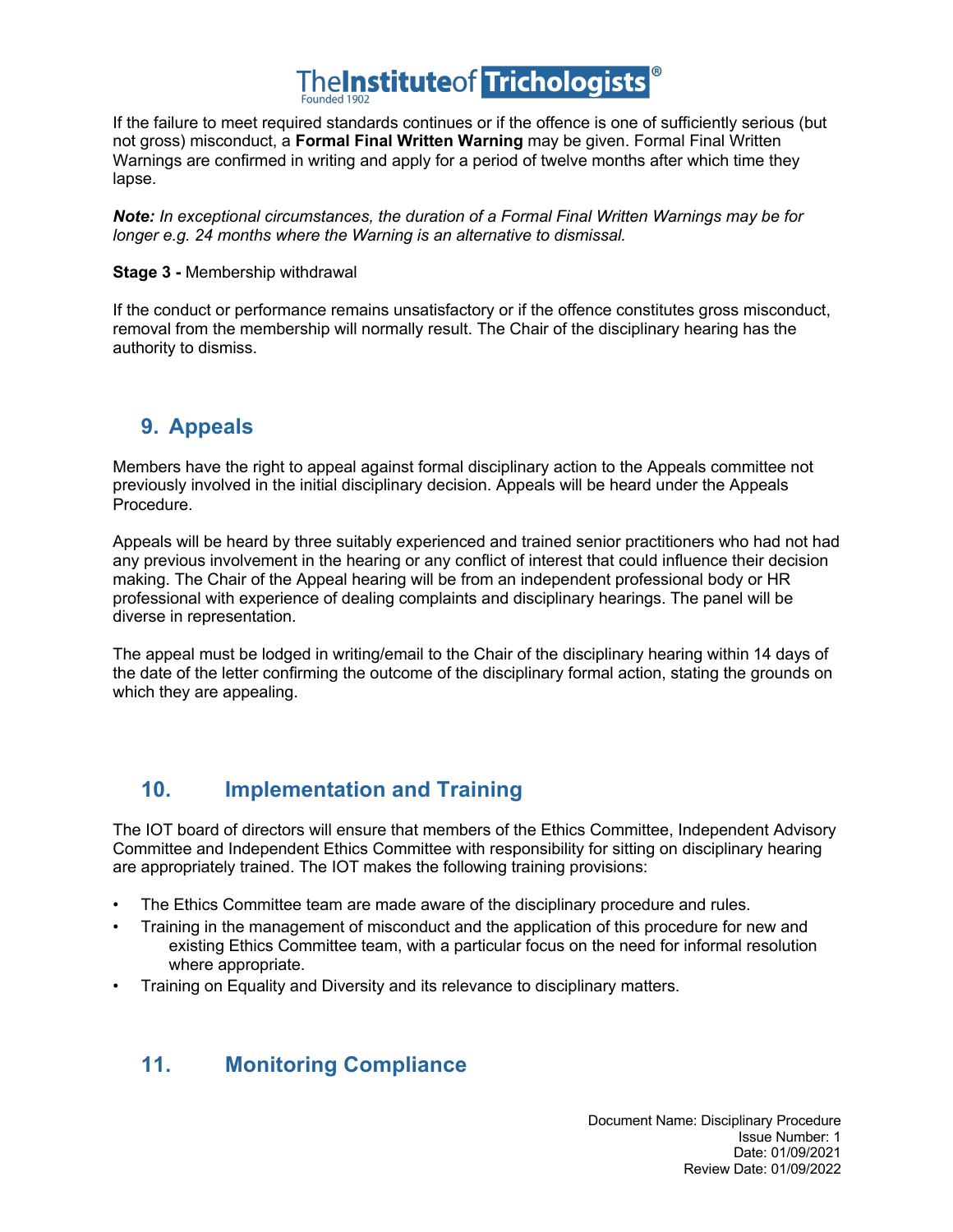| Measurable<br>policy<br>objectives                                                                                       | Monitoring/Audit<br>Method  | Frequency     | Responsibility<br>of monitoring | Responsible<br>committee                                                       |
|--------------------------------------------------------------------------------------------------------------------------|-----------------------------|---------------|---------------------------------|--------------------------------------------------------------------------------|
| To assist the<br><b>Ethics</b><br>Committee<br>members in<br>dealing with<br>conduct issues<br>and ensure<br>consistency | Member<br>relations tracker | Annual report | <b>Chair of Ethics</b>          | <b>Ethics</b><br>Committee<br>reporting to the<br>Board of<br><b>Directors</b> |

The Chair of Ethics and Ethics Committee team will ensure that the disciplinary procedure is applied fairly and consistently in line with the IOT's Equal Opportunities Policy. The application of the formal procedure by ethnicity, gender, disability, sexual orientation and age is monitored by the IOT board of Directors. Reports on the application of the procedure are discussed at the Ethics Committee team meetings (quarterly) at meetings within the IOT's Equality and Diversity governance structure and action taken accordingly.

# **12. Examples of Misconduct**

Examples of the types of misconduct which may be considered as minor, serious and gross misconduct are detailed below. This list is neither exhaustive nor prescriptive and therefore does not include all types of misconduct and should only be used as a guide. It will be for the Chair of the disciplinary hearing to determine the findings based on the evidence. In all cases, the severity of the breach of conduct will determine the stage at which the disciplinary procedure is entered and the level of disciplinary action taken.

### **12.1 Examples of Minor Misconduct may result in a formal written warning, and/or further recommended training.**

- Misleading membership descriptor e.g MIT or FIT instead of AIT
- Advance payment for treatment plans for treatment
- Products labelling not compliant with general cosmetic regulations but not causing adverse reaction to patient
- Not adhering to general health and safety standards e.g. not appropriately sanitising equipment

### **12.2 Examples of Serious Misconduct**

- Member will receive written warning and suspension from membership of up to six months.
- Breach of confidentiality
- Ill treatment/abuse of a patient
- Inappropriate use of the IOT's internet, email or social networking sites
- Use of foul language in clinical practice
- Failure to comply with health and safety requirement
- Failure to comply with mandatory IOT procedures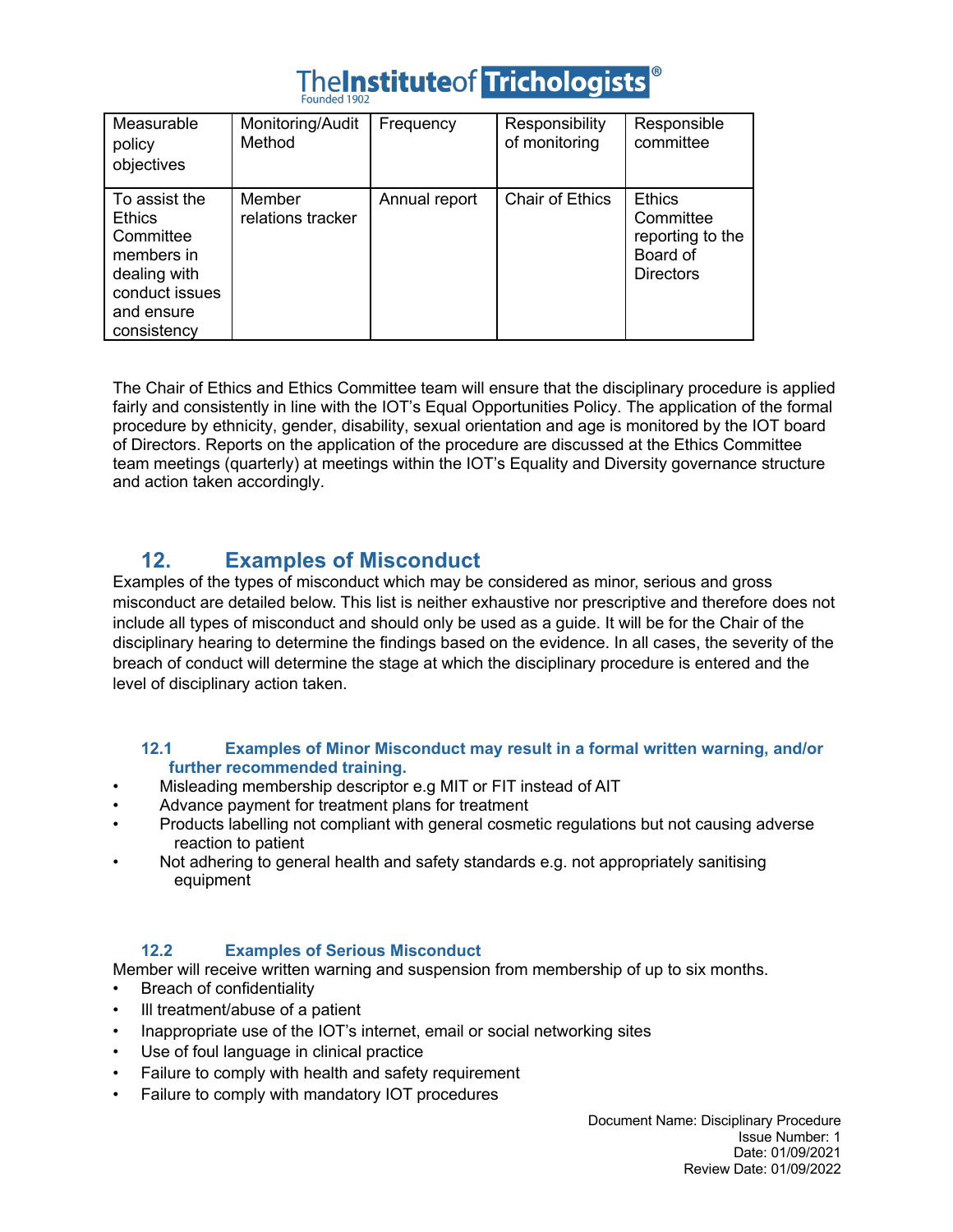- Making malicious, vindictive or deliberately untrue statements against another member/s or patients
- Failure to comply with IOT information governance protocols, leading to the risk of a breach of data security

### **12.3 Examples of Gross Misconduct**

The following offences are among those regarded as serious enough to warrant membership withdrawal, without any prior warnings, as constituting gross misconduct. (The list is not exhaustive).

- **Theft**  any instances of theft or attempted theft from patients or visitors.
- **Fraud**  this includes any deliberate falsification of records or documents, such as the misrepresentation of entitlement or the falsification of qualifications.
- **Assault**  any assault (verbal or physical) upon a patient, member of the public or fellow member, including cases of serious harassment and bullying.

### **Discrimination**

- **Negligence**  any action or failure to act which could result in serious loss, damage or injury. Includes failure to give appropriate care and protection to patients.
- **Reckless Conduct**  an act of recklessness or incompetence sufficiently severe to break down trust and confidence in the member's ability to undertake their job.
- **Deliberate damage**  to the property of patients and visitors.
- **Being unfit for duty** through the effects of drink or drugs.

· **Working in a role without the legal authority to do so** - where a member through their own action or inaction loses their statutory right to perform the duties for which they were qualified. For example, loss of professional registration to carry out legal expert witness work, no right to work in UK / visa restrictions, etc.

- **Breach of confidentiality**  disclosure of confidential patient information to unauthorised persons.
- **Serious infringement of health and safety rules**
- **Bringing IOT into disrepute**  this rule may be breached when a member intentionally, or recklessly acts in a manner which damages or is likely to damage the reputation of the IOT, for example through conduct incompatible with role or profession and / or is charged / convicted of a criminal offence. Members should be extremely careful in their use of social media and ensure that their opinions on social media do not link to their position at the IOT and they must not allow their opinions to bring the Institute into disrepute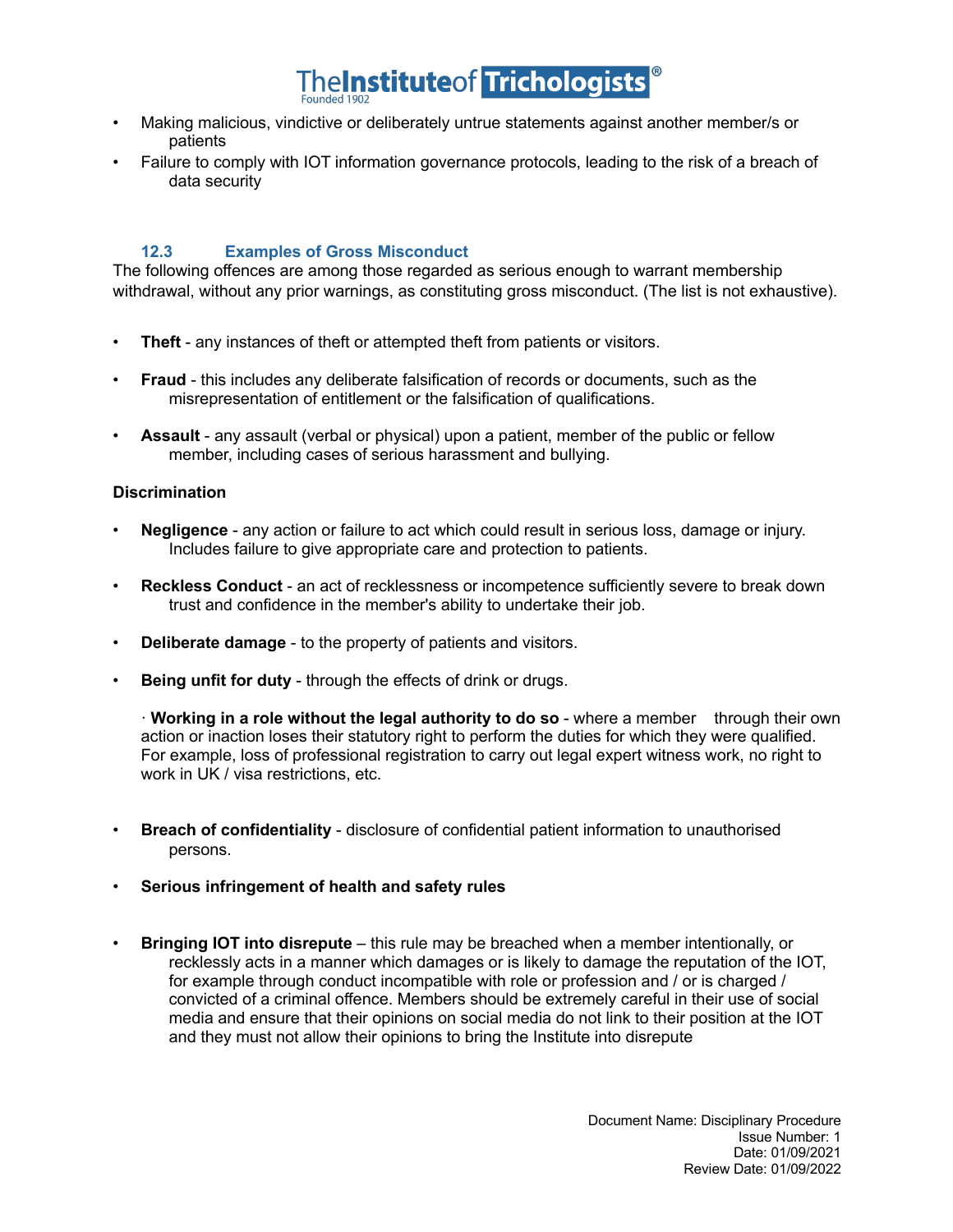# TheInstituteof Trichologists<sup>®</sup>

- **Scientific Misconduct**  fabrication, falsification, plagiarism or deception in proposing, carrying out or reporting results of research or deliberate, dangerous or negligent deviations from accepted practices in carrying out research.
- **Breach of Trust**  this rule may be breached when an member acts in such a way to fundamentally damage the relationship of trust and confidence between the member and the IOT.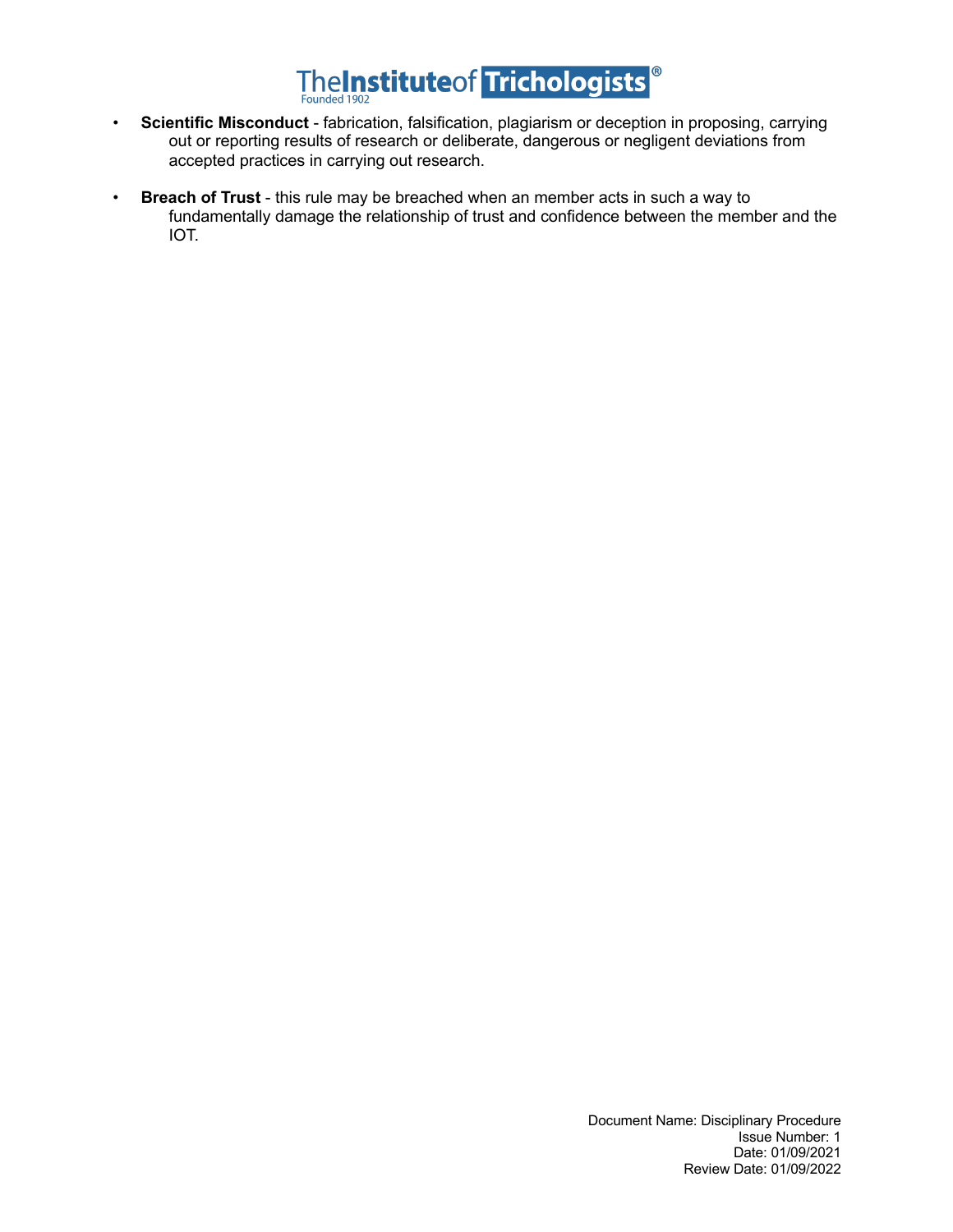

# **13. Associated Documents**

- Complaints Handling Policy and Procedure
- Equal Opportunities Policy
- Code of Professional Practice and Ethics
- Part B Rules of Procedure for disciplinary hearings
- Part C Rules of Procedure for disciplinary appeal hearings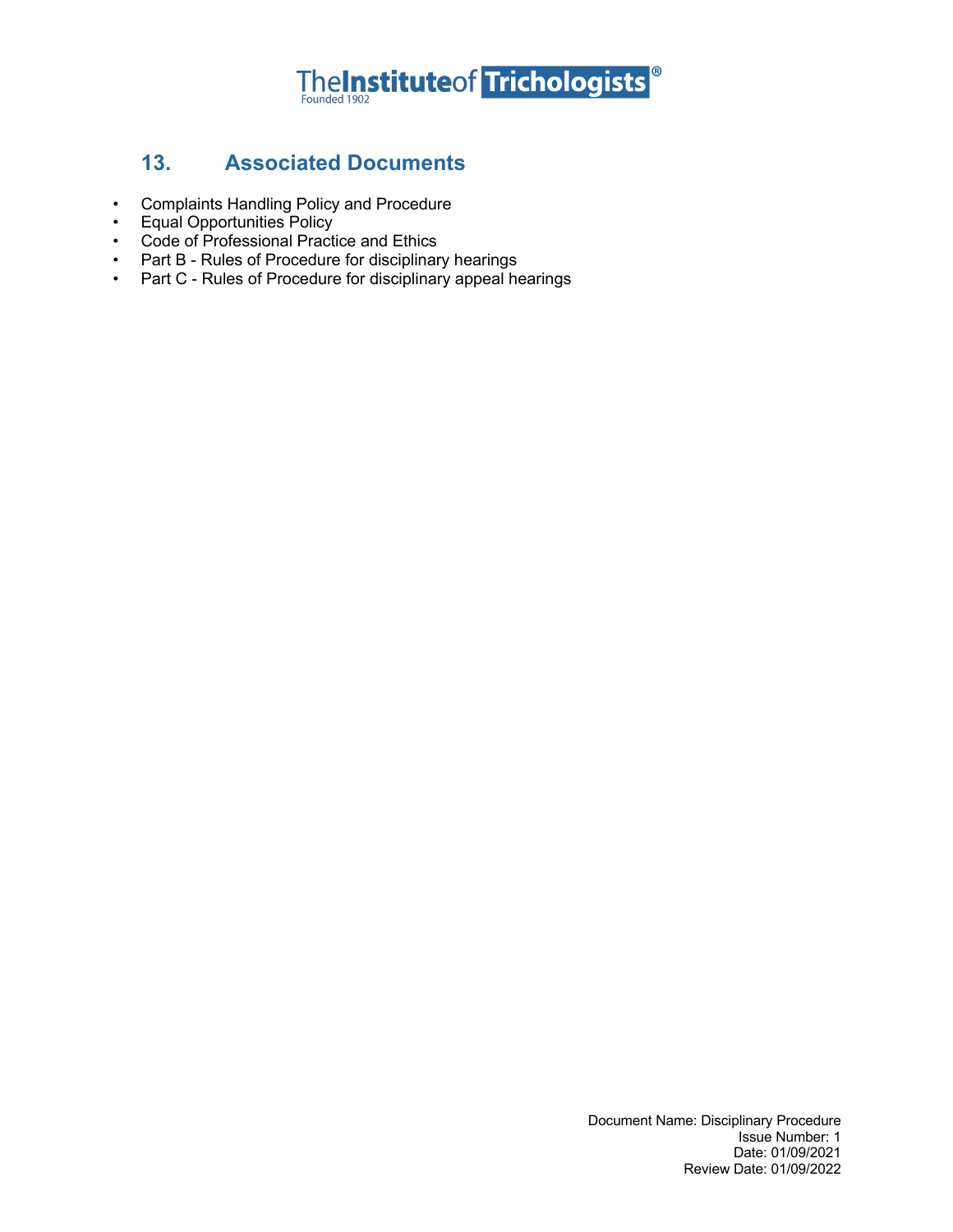

# **Appendix 1**

### **Code of Professional Practice and Ethics**

For Registered Members of the IOT

#### **Introduction**

Registered Members and Registered Students of the Institute of Trichologists must adhere to this Code of Professional Practice and Ethics. The code is reviewed annually to review that it is still fit for purpose and encompasses the highest possible standards for each registered member; however we do collect and review information continually and can update this code at any time, with the authority of the Board of Directors to ensure that Practice Standards and Procedures are adhered to at all times. This code has been drawn up by the Institute of Trichologists Board of Directors and complies with the company's Articles of Association.

The purpose of this Code is to provide a high ethical and professional standard of conduct for Members to follow in order to protect the general public and to preserve and enhance the practice of Trichology.

These guidelines and rules are essential for the integrity of the Institute of Trichologists as a regulatory, standards and membership body.

The Institute has a duty to ensure that the Code of Professional Practice and Ethics is adhered to and does this by engaging with its members and the general public.

It is the responsibility of all Members to know the provisions of the current Rules. Members shall comply with this Code of Professional Practice and Ethics and any other standards or regulations as directed by the Institute, which shall be binding at all times in their professional activities.

Failure by a Member to adhere to the Code will result in disciplinary action. This will bring your fitness to practice into question and can endanger your registered member status. If there is gross negligence or misconduct, the name of the member will be removed from the register and the appropriate authorities will be informed of such action. All privileges of membership will be withdrawn.

This Code applies to all classes of membership.

The Institute may amend the Code of Professional Practice and Ethics at least annually and more frequently when necessary with the agreement of the Board of Directors.

#### **General Rules for Registered Members:**

1. A Member's prime concern must be for the welfare of the patient and the safety of the general public.

2. Members of the Institute of Trichologists shall conduct themselves at all times with dignity and behave in an honourable manner in their relations with patients, the general public, other members of the Institute, members of other professional bodies and other practitioners.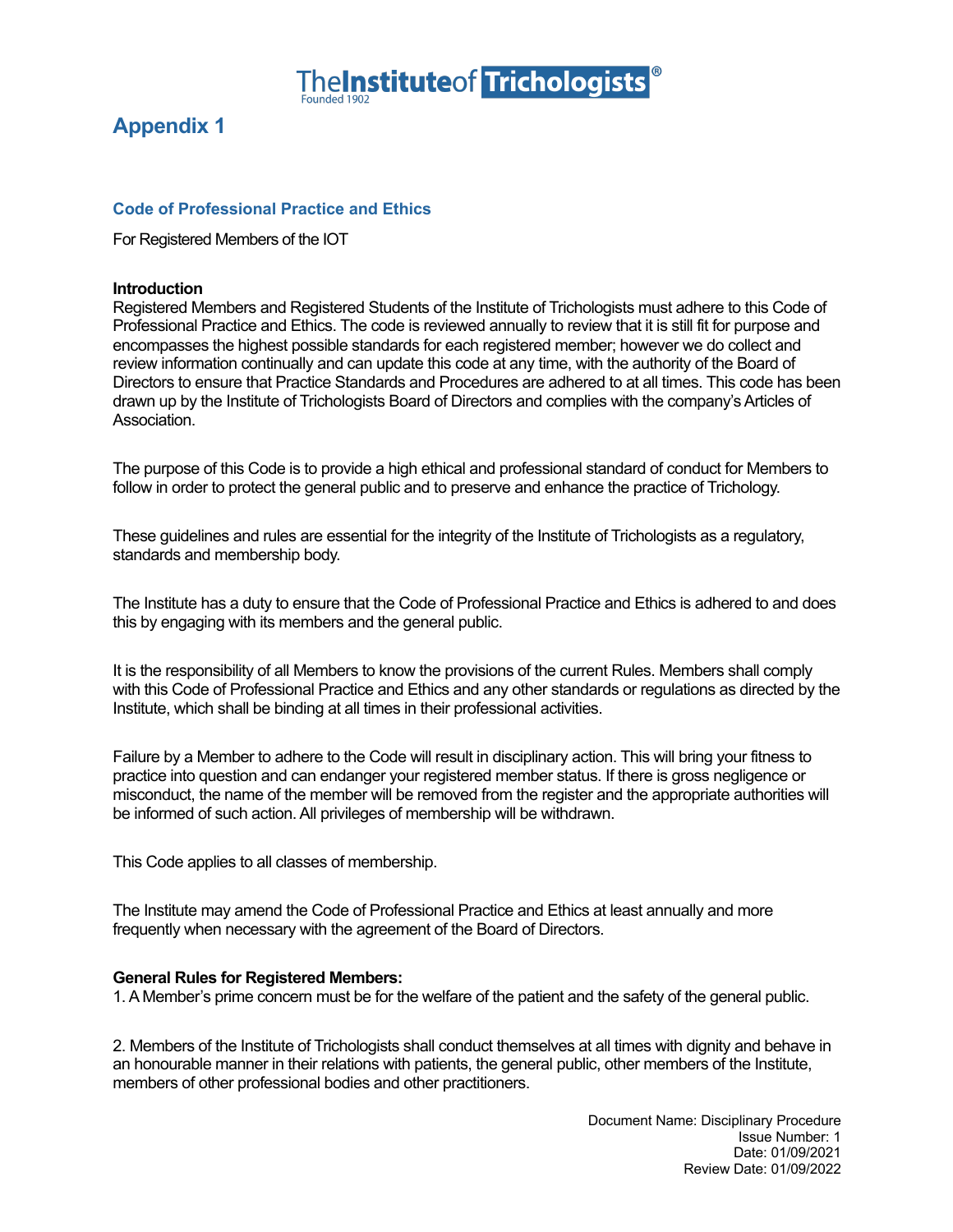3. Members must act at all times in a manner which promotes public trust in the Trichologists' knowledge, ability and judgement, and enhances the good standing and reputation of the profession.

4. In order to maintain a high standard of professional competence, Members must regularly review their level of professional knowledge and expertise, and continually update their knowledge through professional journals, meetings and participation in continuing professional development and educational programmes recognised and promoted by The Institute of Trichologists.

5. Members must endeavour to co-operate with professional colleagues and members of other health professions for the benefit of their patients and the public.

6. A Member must be honest, uphold the honour and dignity of the profession, act with integrity and not engage in any activity which may bring the profession into disrepute.

7. Where patients' records, including names and addresses, are stored, each Member must ensure compliance with the General Data Protection Regulations, (GDPR) or if the registered Member is outside of the UK, they should adhere to the standards for data protection legislation governing their country or location.

8. Members are responsible for their own personal malpractice insurance, negligence and third-party insurance.

9. Members must provide a copy of their current insurance certificate with their annual membership subscriptions. Comprehensive insurance is a condition of Membership, failure to provide proof of insurance may result in temporary or permanent removal from the Members register.

10. Members' names will be removed from the Institute of Trichologists Members Register and they will not be permitted to use the designated letters after their name if their annual fees are not paid within one month of the due date or they fail to maintain adequate current Insurance.

11. Members must immediately advise the Institute and their insurance company of any official enquiry into their practice from whatever source.

12. All Members must maintain exemplary standards of professional conduct. As a professional you are personally accountable for your actions in your practice. You must always act within the law whether those laws relate to your practice or your personal life. All practices within the UK must adhere to The Health & Safety at Work Act 1974, those registered members outside of the UK must adhere to the relevant Health and Safety Legislation for their country or location.

13. Courtesy, patience and understanding should be shown to patients and the general public at all times. The patients' and general public's welfare must be paramount at all times. Members should be aware of the limits of their competence and be ready to refer the patient for further investigation when necessary.

14. A Member shall keep accurate and appropriate records of all patients, their treatments and prescriptions, and any such record shall be held safely and securely for seven years after the patient's last consultation or treatment. In the event that the Member's practice is transferred for whatever reason to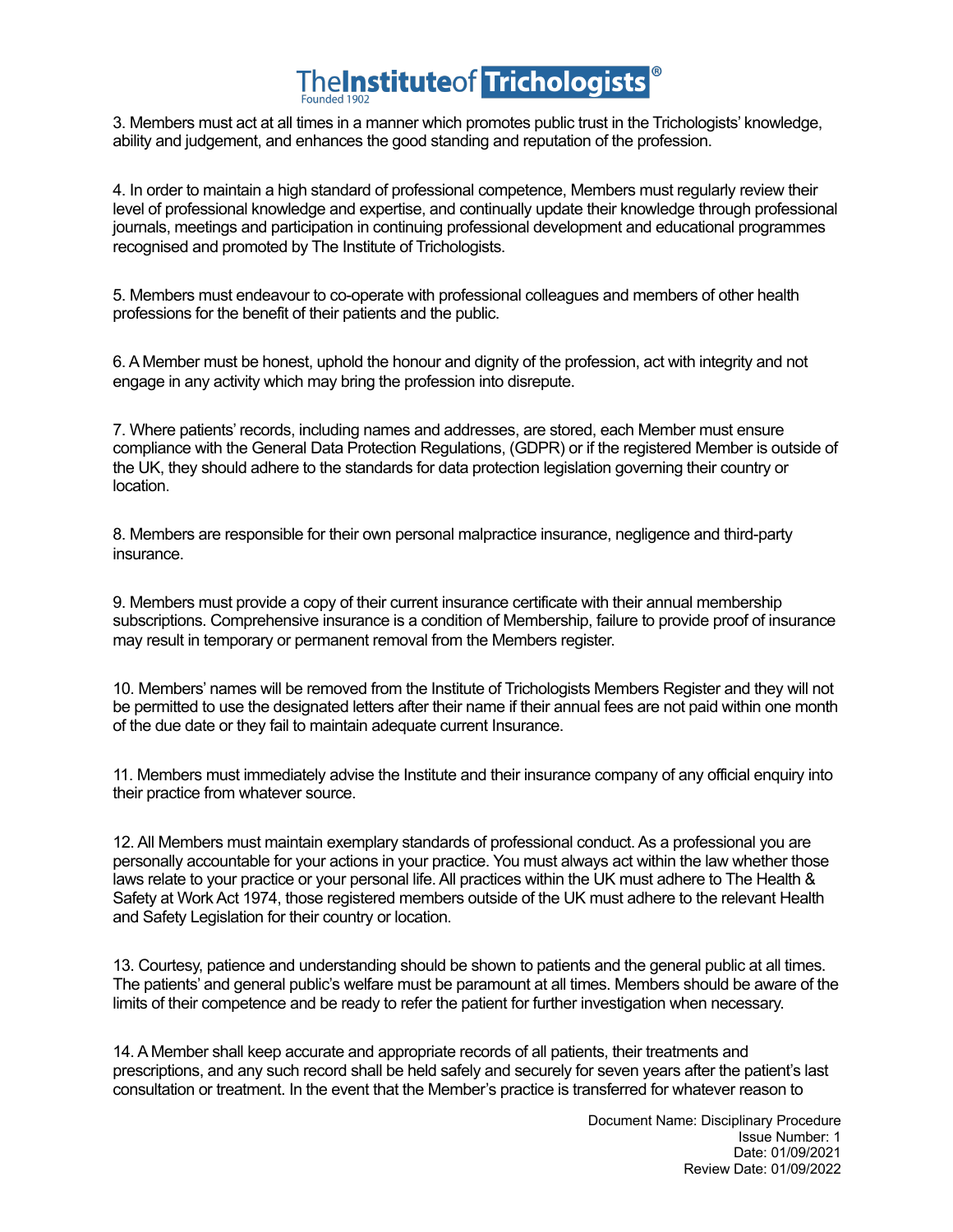another Member, all such records shall be similarly In the event of a Member ceasing to practice, all patient records shall be submitted to the Institute for safe keeping, where they will be retained for seven years prior to destruction. All data held must comply with General Data Protection Regulation within the UK, or relevant country or location legislation to Members outside of the UK.

15. A Member is entitled to charge a deposit, or full fee for a consultation or treatment but may not charge for courses of clinical treatments in advance of seeing or treating a patient.

16. No Member shall corruptly offer or accept any gift or other inducement.

17. Consultations with patients should, wherever possible be carried out face to face with a physical examination of the hair and scalp to facilitate a diagnosis being made. A consultation should last for between 45 minutes and 1 hour. No treatments, products or medications should be supplied to a patient or member of the public without a full consultation having taken place first. In exceptional circumstances Registered Members are permitted to carry out a video consultation, this should follow the exact same format as a face-to-face consultation but will not allow in depth examination of the hair and scalp. It is possible to accurately diagnose some conditions without physical examinations of the hair and scalp; however certain conditions do need a hands-on examination to take place. Any video diagnosis must be clear in its limitations and must not mislead the Patient or Member of the General Public in any way. Video Consultations should last between 30 minutes and 45 minutes.

18. A Member may not disclose information obtained in confidence from a patient to anyone without prior consent from the patient or the appropriate guardian unless the interest of the patient or the Law requires such disclosure.

19. Patient records are to be kept confidential at all times and access restricted to the Member, clinical assistant and patient.

20. Members may accept patients who have been receiving treatment from other Trichology practioners, whether they are Registered Members of The Institute of Trichologists or other organisations. No Member must pass comment or judgement of another Member or Practioners competence, if the patient has a complaint, they should be encouraged to complete the complaints process to allow an independent investigation to take place. A Registered Member can write to another Registered Member or Trichologist to request patient notes, with the permission of the patient, if that patient has elected to change Practioner. Wherever possible Members and Non-Members should co-operate with information requests to safeguard the patient and Members of the Public.

21. A Member who has been or is employed as a Trichologist shall not in any way induce or attempt to induce any patient to leave the care of that employer.

22. All Registered Members must commit to ongoing professional development, as such a minimum of 5 Recognised Continual Professional Development, (CPD) points need to be accumulated annually. Any Registered Member who undertakes additional education and qualifications for use within their Trichology Practice may submit these to the Institute of Trichologists for approval to add to their Members Listing which details each Members levels of competence.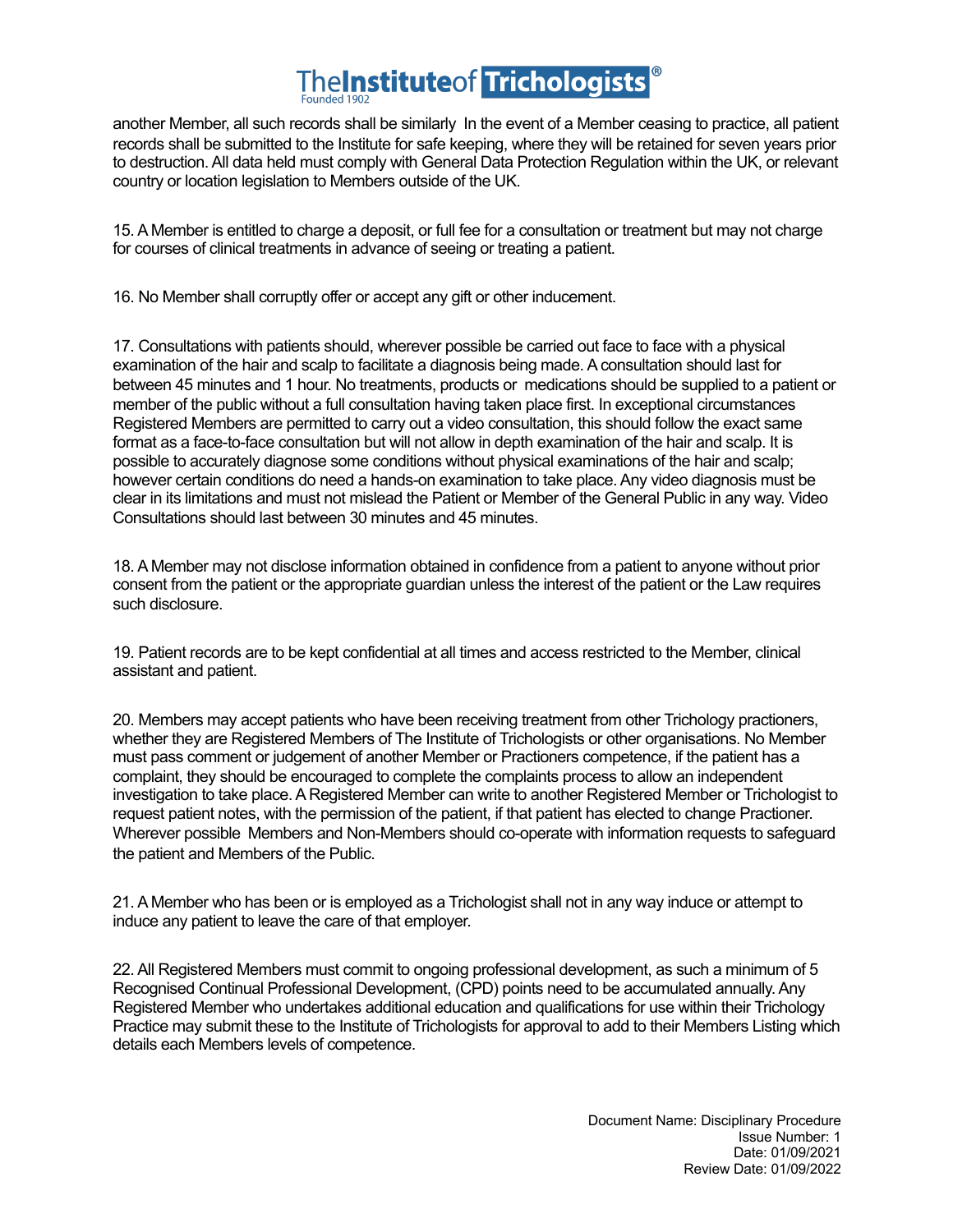23. Use of Registered Members logos and post-nominal designatory letters awarded to the individual member are solely for the use with the Registered Members name, they cannot be used to credit a business, other practioners or clinics generally. Websites belonging solely to a registered Member may display the logo and letters, however a website listing the registered Member as part of their team can only use the logo and letters attached directly to the Registered Members name. If regulations relating to annual Membership fee payment, attendance at CPD events and Practioner Insurance are breached, then the use of the logos and designatory letters will be prohibited, and the Member removed from the published register.

### **General Rules for Registered Students:**

24. Students may be Registered Student Members with The Institute of Trichologists, via their acknowledged Education Provider. They must adhere to the Student Policies and Procedures detailed by their individual educational bodies in terms of completing academic and clinical work and passing designated examinations or submitting portfolios of evidence to gain qualifications to move to Registered Member status.

25. Registered Students must at all times take the safety of the General Public, Patients and Colleagues as their number one priority.

26. No Registered Student may offer Clinical Consultations, (unless part of their training and with supervision), without achieving the Educational Standard required to do so, nor may they use any letters after their name, unless they have achieved the necessary qualifications to do so, and these are clearly documented on the Registered Members Website.

27. Student Members of the Institute of Trichologists shall conduct themselves at all times with dignity and behave in an honourable manner in their relations with the general public, other members of the Institute, members of other professional bodies and other practitioners.

28. Student Members may not disclose information obtained in confidence from an Educational Body or details of any patient seen during their clinical training, to anyone without prior consent from the Educational Body or patient or the appropriate guardian unless the interest of the patient or the Law requires such disclosure.

29. Registered Student Members will be clearly identified to the General Public as Students. All Educational Providers will be clearly listed, with details of the educational standards, accreditation and area of clinical competence detailed and easily accessed for the General Public and those considering taking up education to become Registered Members.

30. Registered students will only become Registered Members on the successful completion of their education requirements and subsequent application to the Institute of Trichologists to become a Registered Member.

### **Relationship with the Medical Profession and other Health Professionals:**

31. Although Trichology has the potential to treat a wide variety of conditions, it may not always be the most appropriate treatment. Where Members feel this is the case, they should advise their patients of other therapeutic options and refer them to the medical profession or other health care professionals.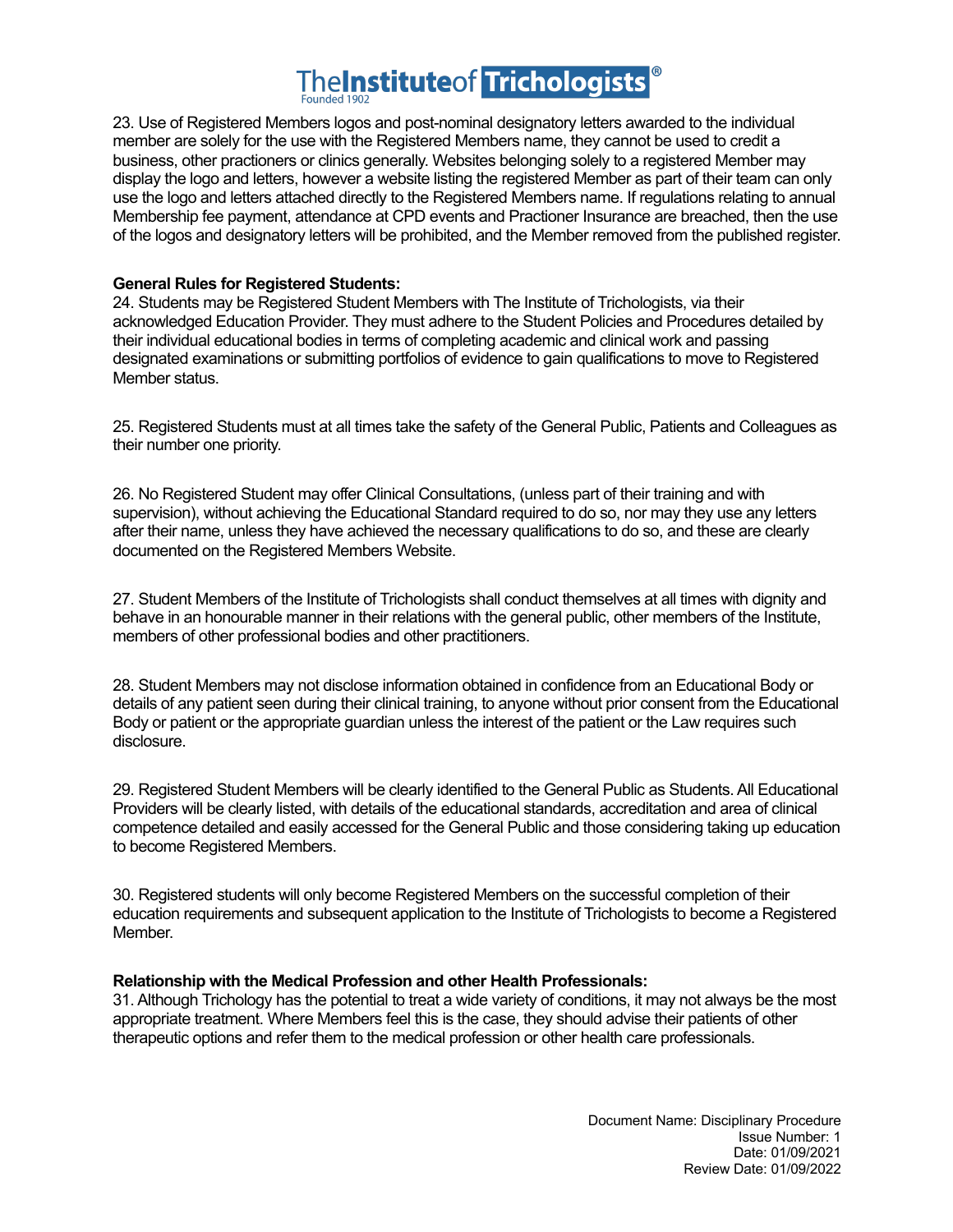32. Members must not disparage the professional services of other Trichologists or health care professionals, nor make claims of superiority, either expressed or implied.

33. Members shall maintain a readiness to consult professional colleagues when appropriate. **Premises:**

34. Registered Members based in the UK should comply with the Local Council Regulations and advice of the Environmental Health Officers regarding adequate facilities, such as heating, lighting, ventilation, toilets, electrical installations, smoke alarms and fire extinguishers. Outside of the UK Registered Members must consult with and comply with advice and regulations as legislation determines in their country or location.

35. Working conditions must be arranged so as to protect the safety of the public and those people working on the premises. Registered Members based in the UK must be aware of their responsibilities under Health and Safety Legislation, Registered Members outside of the UK should adhere with the legislation that is relevant to Health and Safety at work in their country or location.

36. A First Aid kit must be available at all times in clinics. Reference should be made to the Shops and Offices Act of the country in which Members' practice.

37. A regular review of the facilities and working practices should be carried out to ensure they comply with current standards. Registered Members based in the UK should be aware of their responsibilities under Health and Safety legislation, Registered Members based outside the UK must adhere to Law and Legislation relating to safe working practices for their country or location, this applies to employer, employee or self-employed.

### **Advertising Code:**

38. No Registered Member within the UK should use the title Doctor in their Trichological advertising unless entitled as a registered member with The General Medical Counsel. Registered Members outside of the UK must only use the title Doctor in line with the legislation covering this term in their country or location. To do so in their country of abode. If the title of Doctor is used in other forms of advertising, then it must be stated clearly what the qualification refers to (e.g. PhD).

39. Advertising must not mislead the general public in any way, all benefits and services offered, and products referred to must be supported by medical or scientific research.

40. Advertisements by Registered Members should not claim or imply superiority over other professional services.

41. Registered Members may not endorse or promote any products using their Registered Member status or the name of The Institute of Trichologists.

42. Registered Members may offer expert consultancy to product development and may also comment on specific hair and scalp related questions and concerns in an educational and expert capacity.

43. Registered Members are prohibited from claiming cures to named conditions in compliance with the laws of the country where they practice.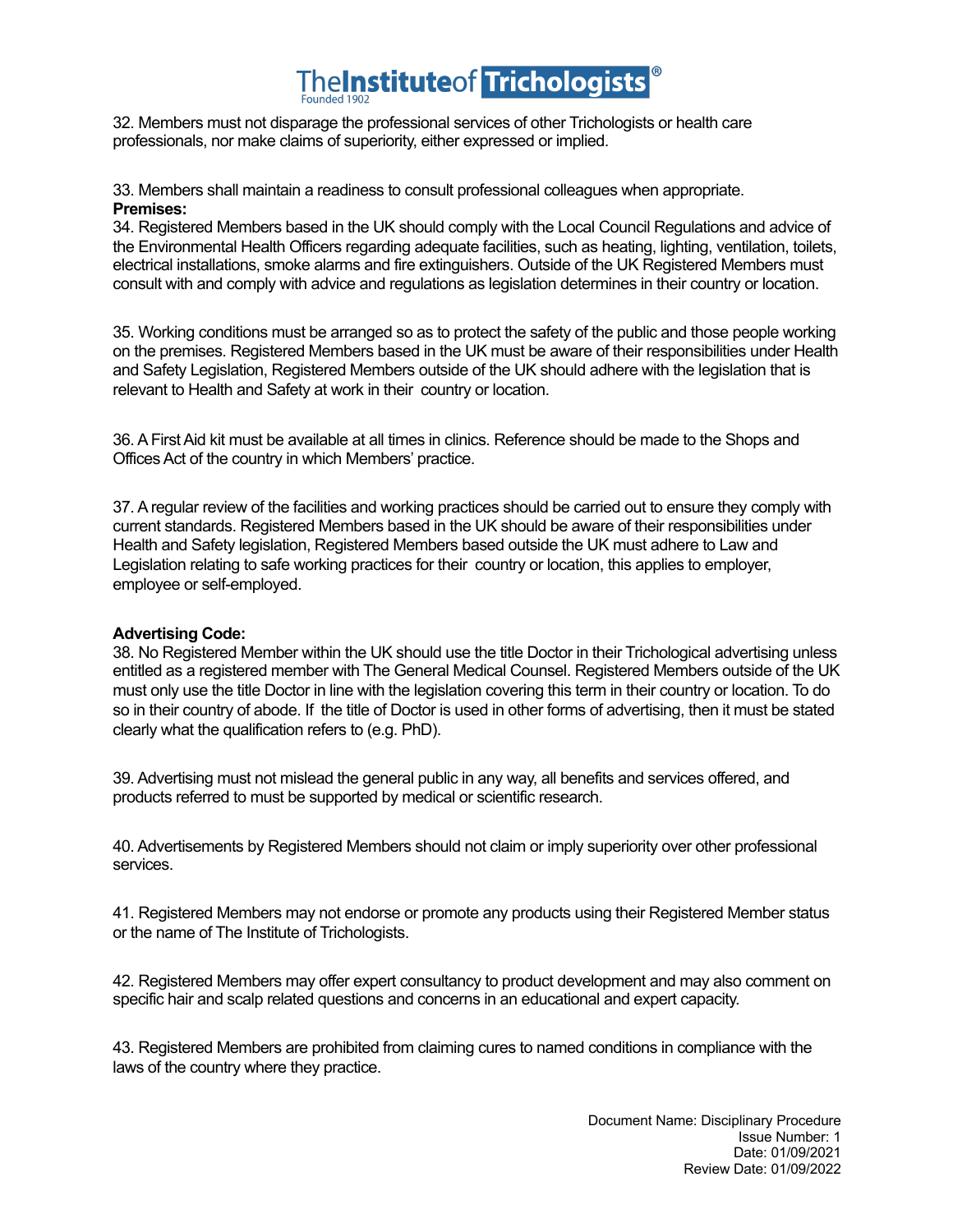44. Registered Members must ensure that all advertisements and other public pronouncements with which his or her name, or the name under which he or she practices, is associated are not such as would bring the Institute or the profession of Trichology into disrepute. Specifically, a Member shall adhere to accepted advertising practice and to any ruling by the Advertising Standards Authority.

45. Registered Members who use their name in connection with advertisement or promotion, by or for any establishment or practice, must ensure that they adhere to the Code of Professional Practice and Ethics. In respect of any patient visiting or consulting that establishment or practice, notwithstanding that the patient may not have consulted or have been treated by that Member; and if any complaint from any such patient is received by the Institute, that Member will be responsible under the terms of the Code as if the Member had dealt personally with that patient.

### **Conflict of interest**

46. When competing interests impair our ability to make objective, unbiased business decisions we have a conflict of interest. You may face a conflict of interest when your professional duties as a member of the Institute of Trichologists and your personal interests diverge. Conflicts may take the form of financial interests in a supplier's or customer's business, recruiting a close family member or engaging in employment outside the Institute.

47. As a member, you are expected to:

a. Maintain the highest possible standard of integrity in all your business relationships, both inside and outside the organisation in which you work.

b. Reject any business practice which might reasonably be deemed improper (including improper practices which might benefit the Institute).

c. Never use your authority or position for personal gain.

d. At all times, act with impartiality, independence and integrity.

e. Avoid being, or giving the appearance of being, in a position which may result in an actual or perceived detriment to the Institute's reputation and/or interests.

48. You must disclose or seek direction on any issues which may potentially conflict with your responsibilities to the Board of Directors.

49. You will not be permitted to engage in transactions on behalf of the Institute of Trichologists with organisations or individuals with which you have an interest. All decision making and transactions with the organisation concerned will be handled and managed independently.

50. It is not possible to define all situations or relationships which may create a conflict of interest, so each situation must be evaluated individually. However, some of the more obvious conflicts include:

a. Having any interest, dealings or shareholdings in any business which is a competitor, customer or supplier of the Institute of Trichologists, or is seeking to become one.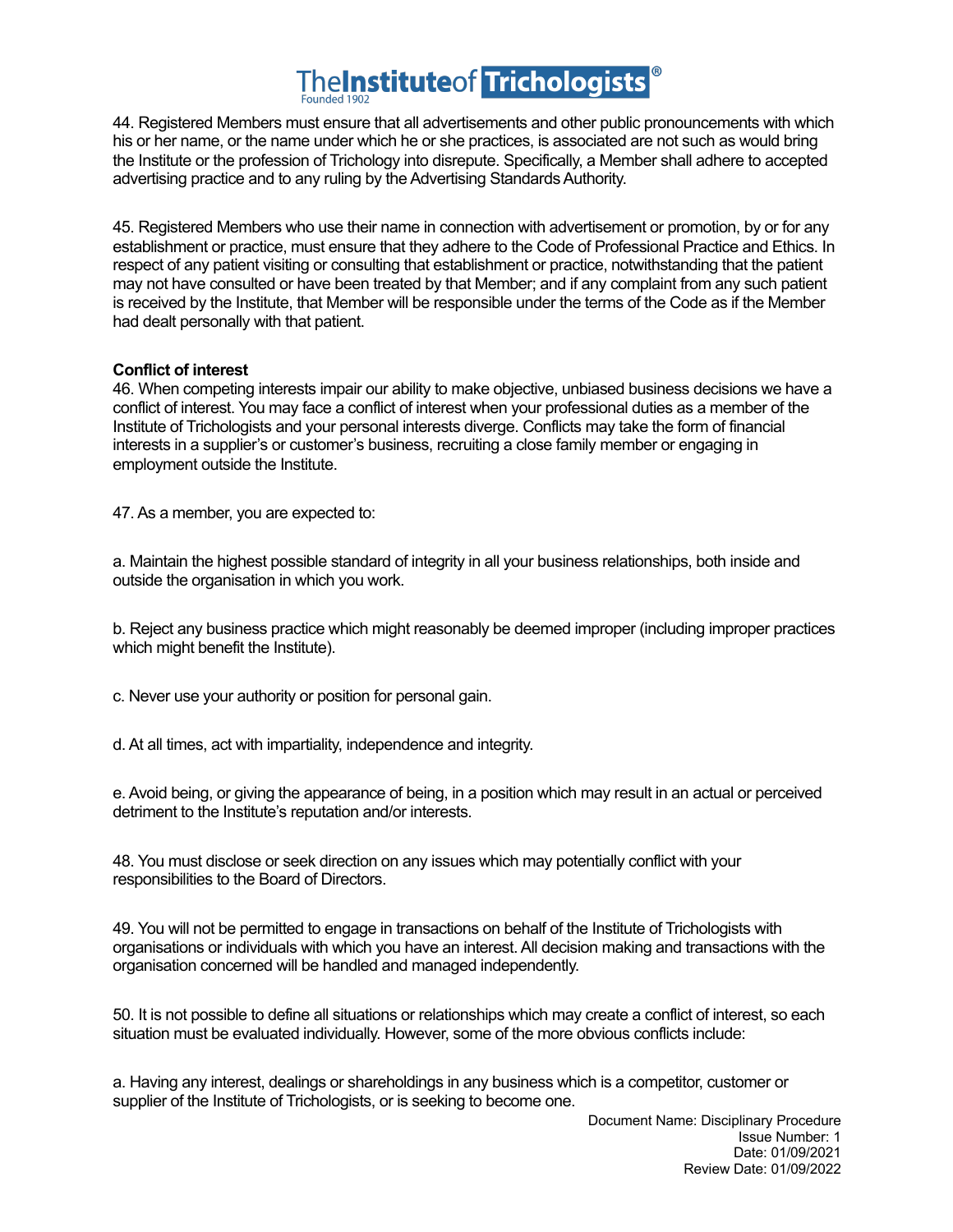b. A close family member (including children, in-laws, partner or spouse) having any interest, dealings or shareholdings in any business which is a competitor, customer or supplier of the Institute of Trichologists, or is seeking to become one.

c. Having a close or longstanding relationship/friendship with a business which is a competitor, customer or supplier of the Institute of Trichologists or is seeking to become one.

d. Using confidential information obtained through your membership of the Institute of Trichologists for your own personal gain.

e. Using confidential information obtained through your membership of the Institute of Trichologists in order to set up a competitor.

f. Receiving a gift or payment from a company which is associated with the Institute of Trichologists.

51. In all cases, individuals have a responsibility to assess the potential conflict. Potential or actual conflicts of interest must be disclosed.

52. Disclosure must be made in writing to the Board of Directors as soon as the member becomes aware of a potential or actual conflict.

53. If you are in any doubt as to whether a conflict of interest exists discuss the situation with the Board of Directors.

54. If you have any problems recording your conflict of interest, please inform the Board of Directors.

55. Failure to disclose, or avoid an actual conflict of interest may, at the absolute discretion of the board, result in:

a. the members name being removed from the Institute of Trichologists Member's Register,

b. legal action being taken wherever appropriate; and,

c. they will not be permitted to use the designated letters after their name.

#### **IT Etiquette & Use of Social Media:**

56. IT has become part of everyday life and as such will be used widely by Registered Members, the Code of Professional Conduct and Ethics would ask every Registered Member to ensure that:

o Digital Photographs used in patient diagnosis and stored in their records are only taken with the express permission of the patient. o Photographs taken on Smart Phones are transferred to secure storage and deleted from the Smart Phone within 24 hours of taking the image. o Online communications are used as the most appropriate method of communication unless a patient or member of the public request's written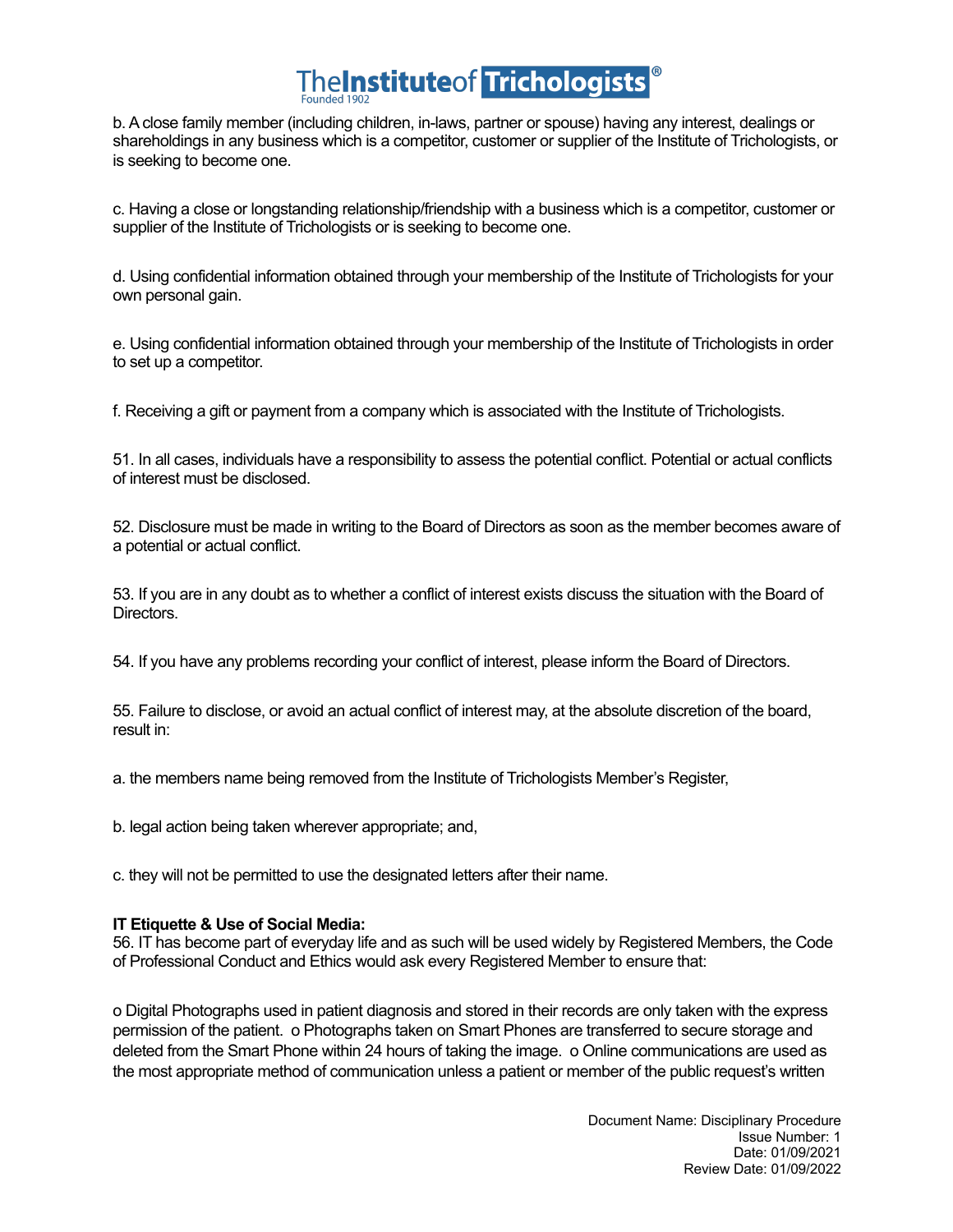communications as their sole or preferred method. o Texts are typed in full, avoiding the use of text abbreviations, which some patients and Members of the Public may not be familiar with or understand.

57. The use of online social networking sites (e.g. Facebook, Twitter, Snapchat, LinkedIn, WhatsApp, My Space, Bebo and others) is common on a professional level. Any information posted on these platforms, by Registered Members, must not make reference to their employer, employees, patients or members of the public, whether posted in from home or place of work. Any derogatory references posted by a Registered Member that relates to The Institute of Trichologists, employers, colleagues, patients or members of the public can result in disciplinary action including removal from the Members Register.

58. Social Media sites should not be used to discuss individual patient concerns to achieve diagnosis by consensus, this is not Professional or Acceptable in any form. If a Registered Member is unable to diagnose a condition, they should seek advice from The Institute of Trichologists, who will not only provide professional guidance, but may recommend further clinical education to prevent the situation recurring.

59. Sharing research, ideas and interesting facts is encouraged via the Official Institute of Trichologists Facebook Page and Website, this is professional and helps other Registered Members to learn and develop.

60. Social Media Sites used by Registered Members must not bring the Member, or other Registered Members into disrepute, use of language should be moderated at all times, with no comments being posted that could be construed as "abusive". The posting of photographs should only take place with express permission to post and share these.

61. Registered Members should not access any Social Media sites for illegal content at any time.

62. Frequency of Social Media Posts to Registered Members and the general public should be carefully considered so as not to be intrusive, the Registered Members Facebook Page will be moderated to prevent this from happening to Registered Members.

63. Any complaints or concerns about Registered Members use of Social Media should be sent via the complaints form on the website, it will be independently investigated and findings and proposals for resolutions and corrective actions will be communicated to the complaint in line with the complaints procedure.

64. Emails should not include or access potentially offensive, abusive or pornographic content.

65. Emails should not include any derogatory or sensitive comments relating to the business, your employer, colleagues or patients.

66. You must not download any material which breaks copyright legislation.

67. You must not download any offensive or pornographic material.

68. Any breaches of this policy may result in disciplinary action including removal from the Members Register.